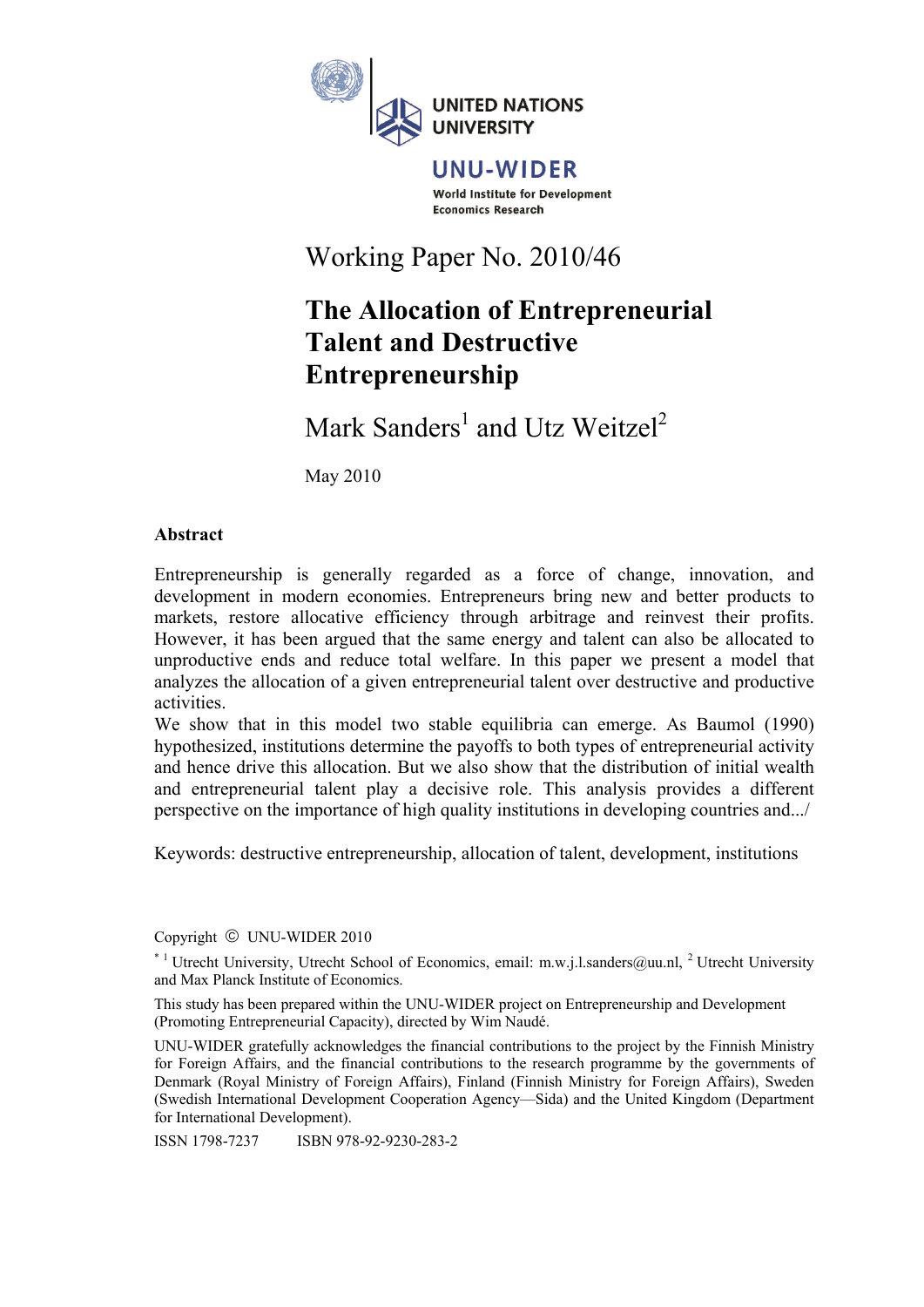JEL classification: D23, J24, O12, O17

sheds light on the situation in conflict and post-conflict countries, where both informal and formal institutions arguably have broken down. Under such circumstances, our analysis shows that microcredits can support the transition to a productive equilibrium, because they help to overcome credit constraints without creating incentives for destructive entrepreneurship.

### **Acknowledgements**

We are grateful to Zoltan Acs, Sameeksha Desai, and participants in the UNU-WIDER-MERIT Workshop on Entrepreneurship, Technological Innovation, and Development, 30-31 October 2008 in Maastricht, Netherlands for useful discussions and helpful comments.

All remaining errors are ours.

*The World Institute for Development Economics Research (WIDER) was established by the United Nations University (UNU) as its first research and training centre and started work in Helsinki, Finland in 1985. The Institute undertakes applied research and policy analysis on structural changes affecting the developing and transitional economies, provides a forum for the advocacy of policies leading to robust, equitable and environmentally sustainable growth, and promotes capacity strengthening and training in the field of economic and social policy making. Work is carried out by staff researchers and visiting scholars in Helsinki and through networks of collaborating scholars and institutions around the world.* 

*www.wider.unu.edu publications@wider.unu.edu* 

UNU World Institute for Development Economics Research (UNU-WIDER) Katajanokanlaituri 6 B, 00160 Helsinki, Finland

Typescript prepared by the authors.

The views expressed in this publication are those of the author(s). Publication does not imply endorsement by the Institute or the United Nations University, nor by the programme/project sponsors, of any of the views expressed.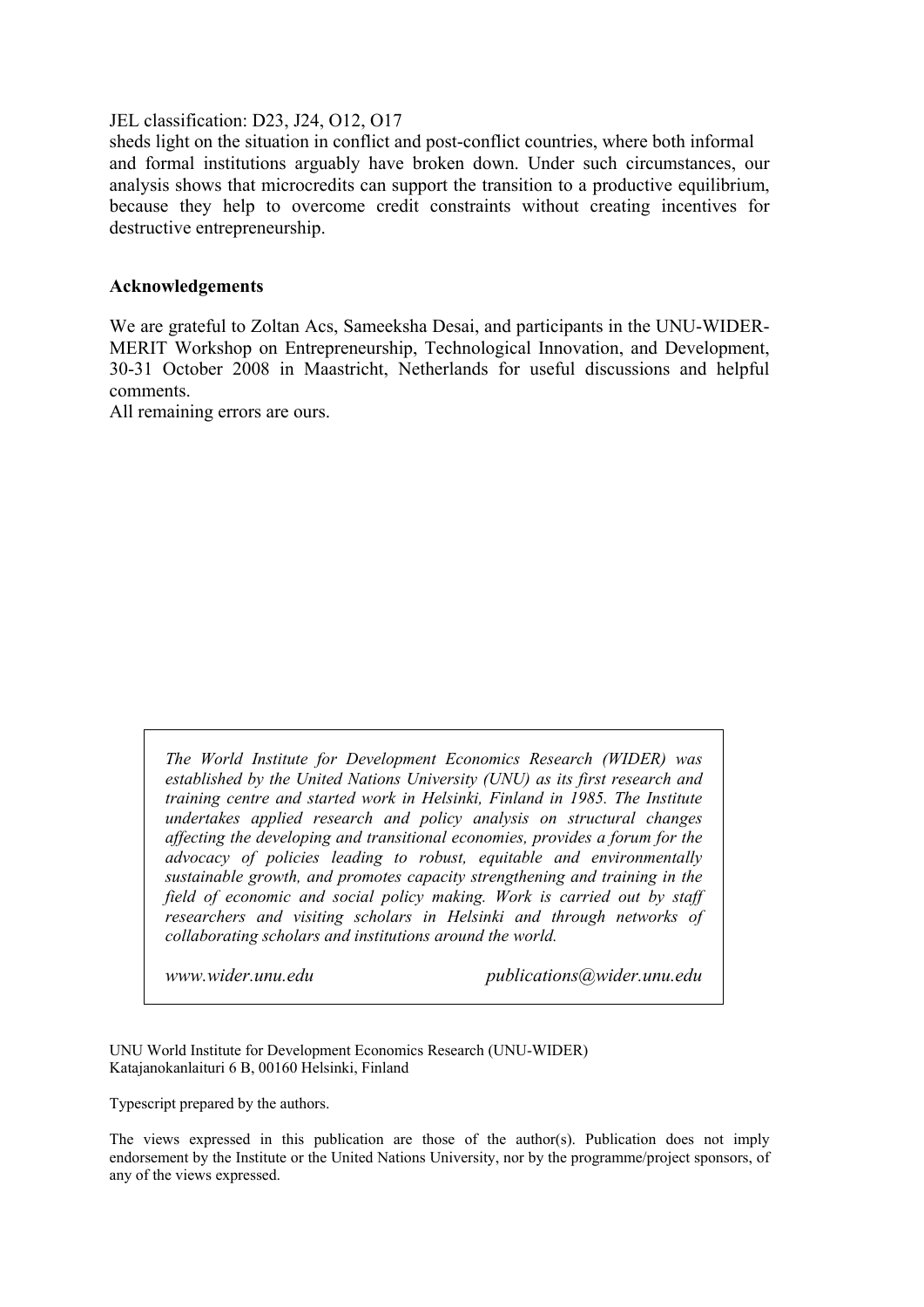### **1 Introduction**

Entrepreneurship is widely recognized as a force of good in market economies. Schumpeter (1911) puts the entrepreneur center stage in his theory of innovation and capitalist development and Kirzner (1973) ascribed an important role to profit-driven entrepreneurs to restore market equilibria. Of course the idea that self-interested and even greedy entrepreneurs could do society some good in the pursuit of their own fortunes was already established by Adam Smith and has been a cornerstone in economic thinking since.

Current events in global capital markets, however, illustrate the importance of the institutions that we build to channel this force and the devastation it can cause when left unchecked. As for example Baumol (1990), Murphy, Schleifer, and Vishny (1991), Mehlum, Moene, and Torvik (2003) and Acemoglu (1995) have argued, the same energy and talent can also be allocated to unproductive ends and reduce total welfare. In these models the entrepreneurs can choose between productive ventures that increase total welfare and redistributive practices in which they appropriate (legally or illegally) a share of the productive entrepreneurs' profits. This rent-seeking behavior reduces the incentive to engage in productive ventures and it thereby has a negative impact on aggregate economic activity. As the institutional setting typically rewards such behavior, institutional reform is typically suggested to prevent it. The problem with that strategy is that institutions are not so easily built up or changed. If strong but wrong institutions exist and reward such behavior they are also likely to persist. For example Acemoglu, Johnson, and Robinson (2001) have argued that institutions are largely historically determined and in Acemoglu and Robinson (2008) a model is proposed to explain the persistence of bad institutions, even in democratic regimes.

If the proper institutions are absent or weak it is not easy to just build the proper ones overnight. That situation applies to, for example, (post-conflict) developing countries. In such a context pre-existing institutions have broken down and entrepreneurial talent can turn into a truly destructive force.<sup>1</sup> Without reducing the need for institutional development in the medium and long run, in this paper we focus on strategies to improve the incentive structure under such conditions in the short run. To that end this paper first presents a model of such an economy. That economy is closer to the "stateless society" that for example Bates, Greif, and Singh (2002) presents and we follow Desai, Acs, and Weitzel (2010) in assuming that entrepreneurial talent will be allocated between productive and truly destructive activities, such as stealing and raiding productive inputs.<sup>2</sup> It is assumed that entrepreneurs can employ

<sup>&</sup>lt;sup>1</sup>This also sets our paper apart from the more traditional economic literature on criminal behavior, e.g. Becker (1968), as that literature studies criminal behavior in the context of well-developed institutions, that fail to eliminate crime. Our entrepreneurial talents are not criminals. They merely find themselves in an institutional vacuum in which they have to choose how to employ their talents.

 $2$ Thereby we follow the talent allocation literature referred to above in assuming the stock of available entrepreneurial talent in an economy is given exogenously. The institutional setting de-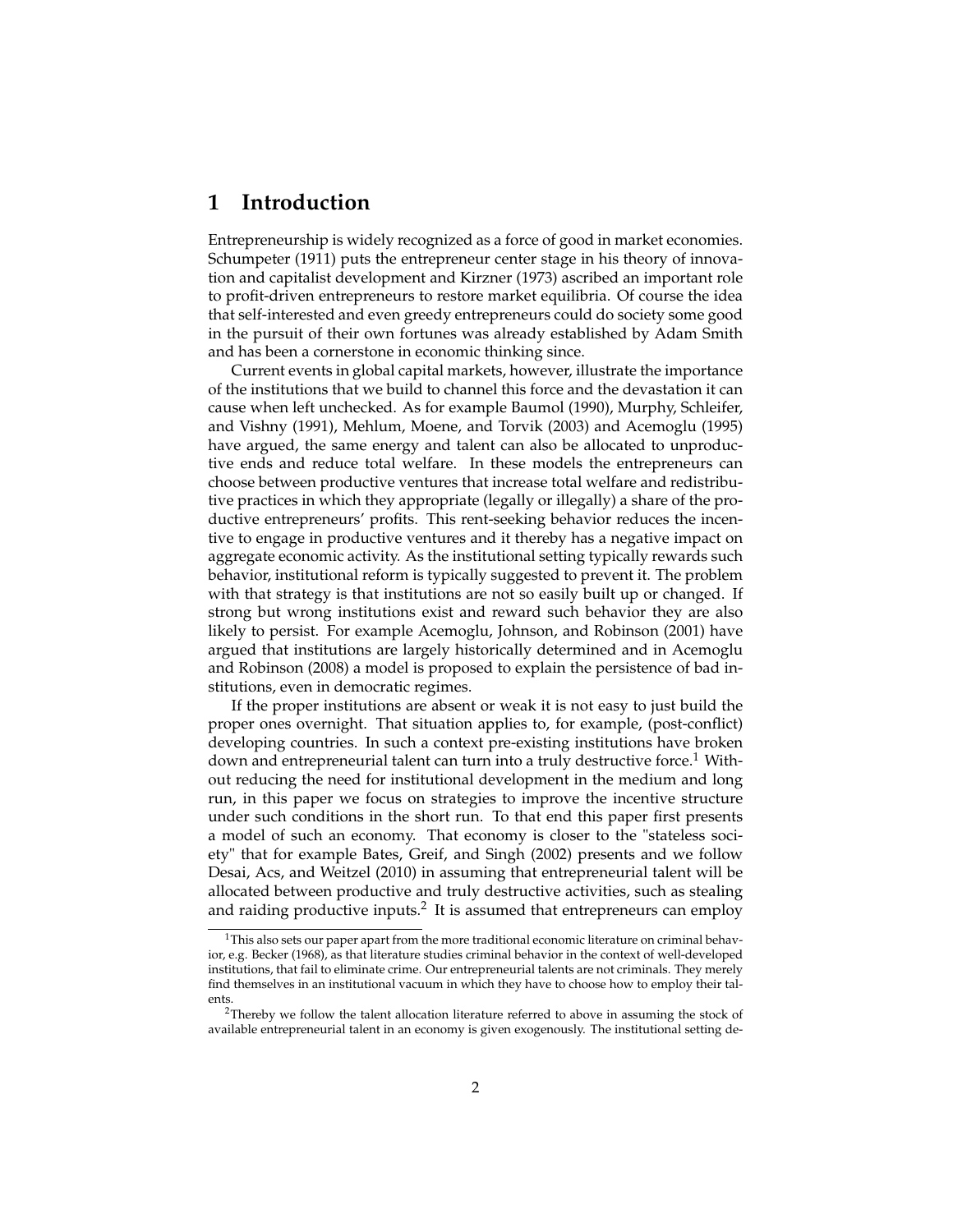their talent and resources in a productive venture, but risk being raided when doing so. When raided they do not merely lose a share of their profit flow, as in the models of unproductive entrepreneurship mentioned above, but actually see their venture terminated, the productive assets liquidated, and the proceeds consumed by the raiders. This adds insult to injury and reduces both the incentives and opportunities to engage in productive entrepreneurship in the next rounds.

Obviously institutional recovery helps. A non-corrupt and well-equipped police force that will uphold the rule of law can reduce the payoffs to raiding and hence the probability of being raided. That will improve matters and help the economy move to a productive entrepreneurship equilibrium. The practical problem with such a strategy is that in the initial state there is no tax base from which such an investment might be financed or sustained. Stuck in the destructive equilibrium, such a tax base will also not develop and outside funding for such investments is rarely available. One implication of the model is that wealth redistribution or the provision of microcredits to productive entrepreneurs improves the incentive structure towards more productive activities and away from destructive entrepreneurship without the requirement to successfully develop a macro-institutional environment first. The mechanism in the model that enables such a development strategy hinges on the reduction of credit constraints for many raiding would-be entrepreneurs without producing very attractive new targets or the remaining raiders.

This paper contributes to three related streams in the literature.

Since Becker (1968) and Ehrlich (1973) there is a longstanding tradition in economics to study the determinants and consequences of criminal behavior. This literature relates to our model, because the destructive entrepreneur does not behave differently from a criminal in the economic crime models. However, despite a large number of theoretical and empirical studies, this literature focuses very strongly on the effects of punishment, more particularly, on the incentive and the incarceration effect of prison sentences (see, e.g., Freeman, 1999). The longer a prison term, the more likely it is both to discourage (incentive effect) and to disable (incarceration effect) people from committing a crime. Although the analysis of these effects is crucial for the evaluation of crime policy, they do not fully apply to our setting, where institutions are assumed to be weak and policing is largely absent. Furthermore, as the main focus of many of these models lies on crime deterrence (Cameron, 1998), the theoretical economics of crime literature rarely investigates where the proceeds from criminal activity exactly come from. However, in terms of economic development, there can be a large difference between fraudulently diverting profits and raiding productive inputs if the former is welfare neutral and the latter welfare destroying.

Another related field of research investigates the determinants of conflict. The so-called predator-prey models in this literature primarily study the emer-

termines the allocation of that given amount of talent over activities that we traditionally consider entrepreneurial and those that are considered rent-seeking or even criminal.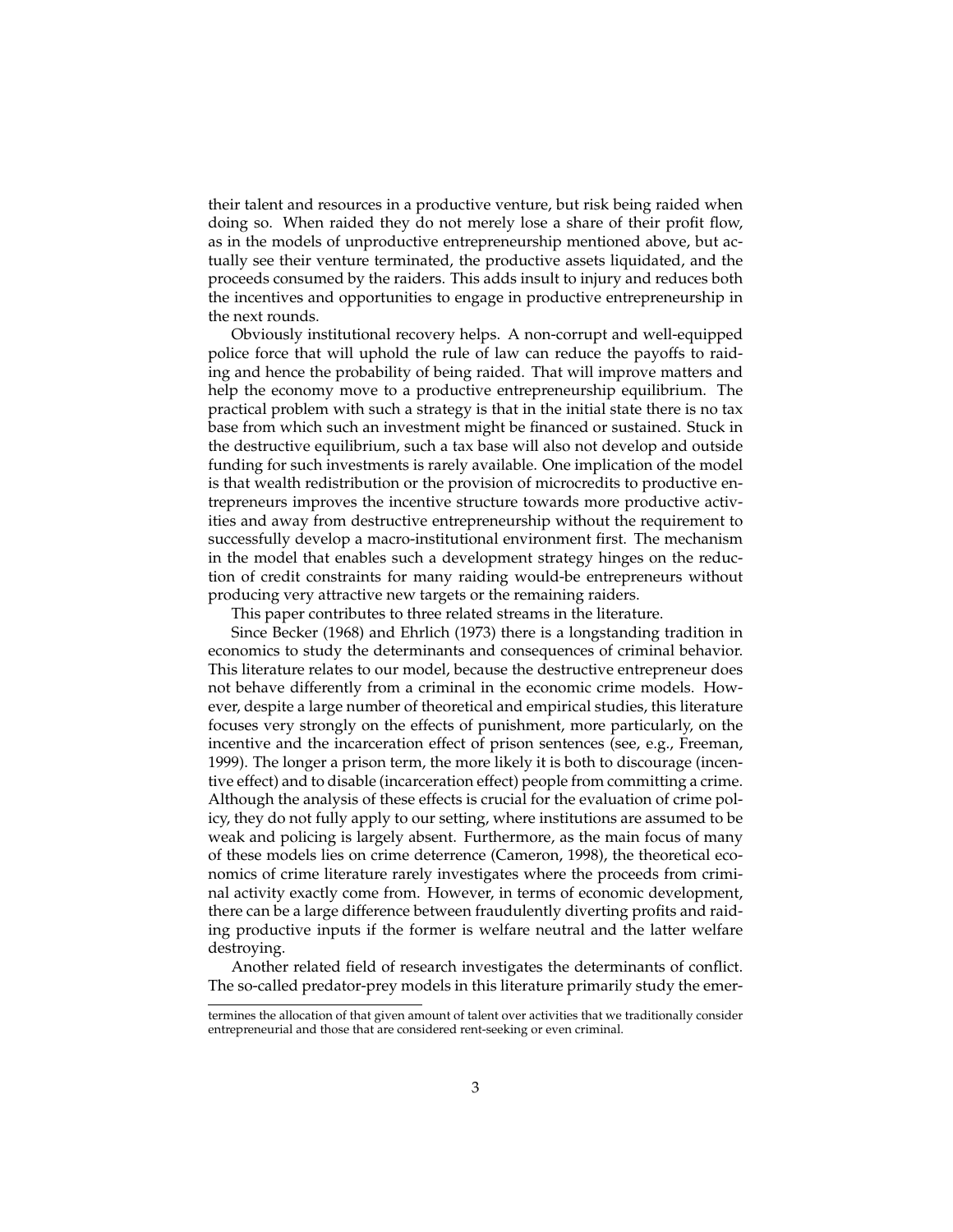gence of conflicts and their resolution. As one of the earliest and most prominent contributors in this field, Hirshleifer (1987) covered a multitude of aspects including the analysis of continuing conflict (Hirshleifer, 1988), the paradox of power (Hirshleifer, 1991a), the technology of conflict (Hirshleifer, 1991b), as well as anarchy and its breakdown (Hirshleifer, 1995), culminating in his Presidential Address to the Western Economic Association in 1993 (Hirshleifer, 1994). These and many other studies in the field cover a broad spectrum (e.g., Bates, Greif, and Singh, 2002; Neary, 1997; Skaperdas, 1992), although their main focus is on the effect of rule of law, enforceable property rights and offense or defense technologies on the tradeoff between productive and coercive activities. As such they provide a very fertile breading ground for economic models on the allocation of entrepreneurial talent.

In fact, the border between the two research streams on conflict and on the allocation of entrepreneurial talent (e.g., Murphy, Schleifer, and Vishny, 1991; Acemoglu, 1995) is rather blurred, as the paper by Mehlum, Moene, and Torvik (2003) on parasitic enterprizes shows. While the former focuses more on the tradeoff between productive and coercive activities, the latter investigates the tradeoff between productive and unproductive activities. However, as in the economics of crime, little attention is spent on the origin of the appropriated proceeds. More specifically, the predatory or rent-seeking activities in both research streams aim at profits, but not, as proposed by Desai, Acs, and Weitzel (2010), at productive inputs, which is not only unproductive, but destructive, and directly reduces productive capacity and thereby welfare. Where most parasitic and predation models focus on the struggle for the golden eggs, in our model the goose actually gets killed. Furthermore, in the existing models the role of the raider or predator is often fixed, whereas, in our model a formerly productive but robbed entrepreneur is likely to turn into a raider himself.

The remainder of the paper first presents the basic structure and the three occupations in the model and derives the behavior of and payoffs to those in these occupations. We then analyze the choice of occupation in a one-generation game to identify what parameters in the model drive the allocation of talent. In the last section the dynamics in a repeated game overlapping generations structure are discussed after which we conclude our analysis.

### **2 The Occupations: Behavior and Payoff**

Our model borrows from the overlapping generations model of endogenous growth with imperfect capital markets as in Galor and Zeira (1993), Barro and Sala-i Martin (2004) and Aghion and Howitt (1998) and models of occupational choice and the allocation of entrepreneurial talent such as Murphy, Schleifer, and Vishny (1991) and Acemoglu (1995). Assume individuals live for two periods and for simplicity abstract from altruism and bequests, such that individuals maximize:

$$
U_t^i = \log c_t^i + \rho \log c_{t+1}^i. \tag{1}
$$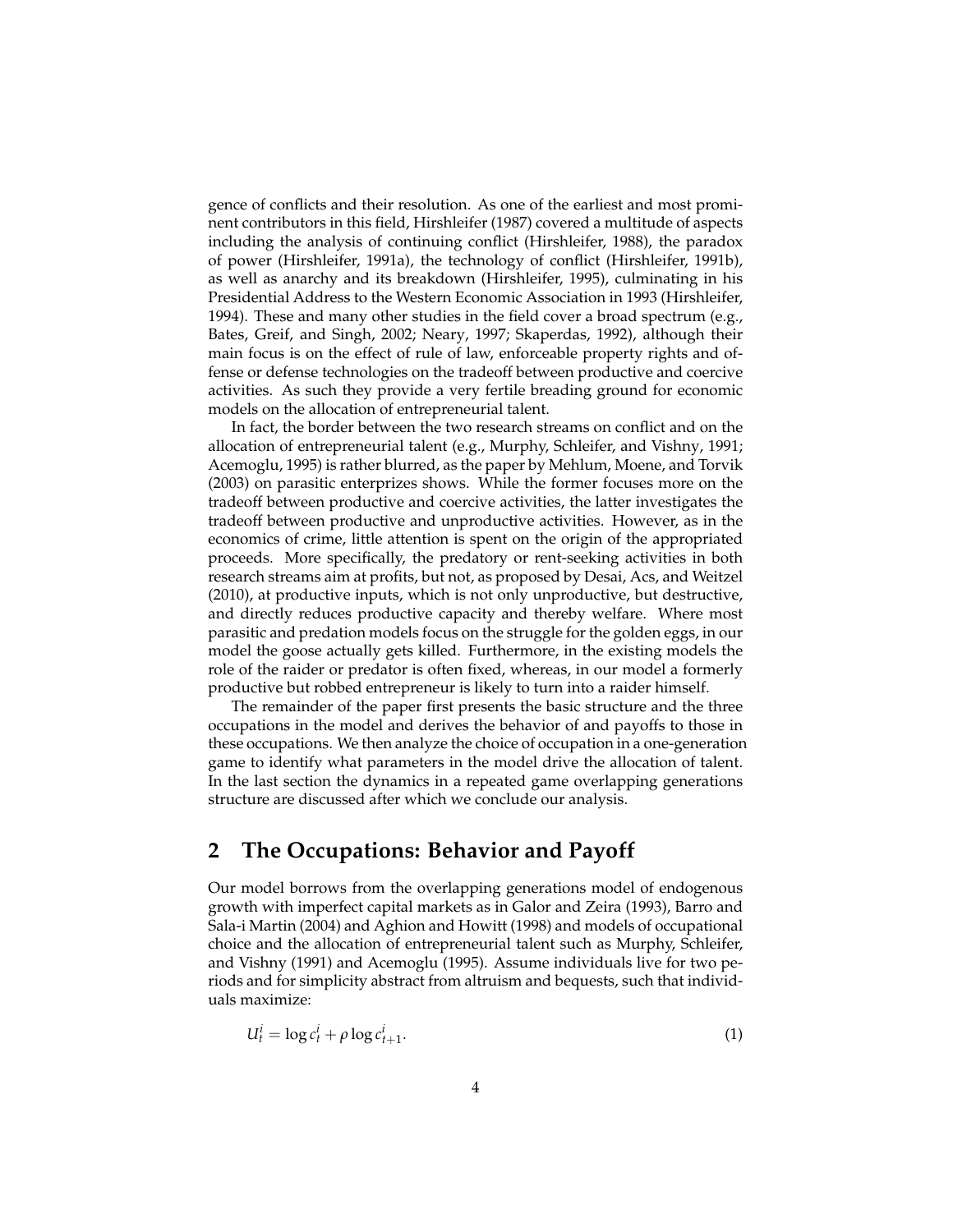For the occupational choice model we focus exclusively on that part of the population that has the option to become an entrepreneur. The rest of the population is assumed to provide a perfectly elastic labor supply at a subsistence level wage *w<sup>s</sup>* . The *N* individuals that have more than one option are endowed with a level of entrepreneurial ability *θ i* that is i.i.d. uniformly distributed over the interval  $[0, 1]$  and one unit of labor in the first period.<sup>3</sup> As we want to focus on a developing country context we also assume that financial intermediation is absent and no interest bearing financial assets exist. Individuals in group *N* then have to finance investments with their own wealth and savings do not generate any return unless invested in one's own productive venture. Assume an individual receives a random endowment of initial wealth *ω* that is uniformly and independently identically distributed (i.i.d) over an interval  $[\omega_l, \omega_h]$  and that can be consumed, saved for consumption in period 2, or invested in one's own venture.<sup>4</sup> At the start of the first period an individual *i* in group *N* chooses between three available occupations: worker, entrepreneur, or raider, discussed in detail below. That choice is made based on rational expectations about the events in the periods ahead. Once the choice is made, random events are realized and all agents receive their income over period 1. Then they decide to consume goods and services and save or invest. In the second period the individuals consume their savings and receive capital income only. The problem for all individuals in group *N* is the same and can be formalized by:

$$
\max_{c_t^i, c_{t+1}^i, OC_t^i} : U_t^i = \log c_t^i + \rho \log c_{t+1}^i
$$
\n
$$
s.t. : c_{t+1}^i = \omega_t^i + E[Y_t^i|OC_t^i] + E[Y_{t+1}^i|OC_t^i] - c_t^i
$$
\n
$$
s.t. : E[Y_t^i|OC_t^i] + \omega_t^i \ge c_t^i,
$$
\n
$$
(2)
$$

where  $OC<sup>i</sup><sub>t</sub>$  is the occupation chosen by individual *i* at time *t*. An individual chooses his occupation first and then solves the problem in equation 2 conditional on his choice and the random events that follow. The occupation is chosen to maximize ex ante expected utility. We therefore first consider the maximum expected utility for individual *i* in each occupation and then work out who will chose what occupation in section 3.

The individual has three options: worker, entrepreneur, or raider, indexed by  $OC<sub>t</sub><sup>i</sup> = 1$ , 2, and 3, respectively. Option 1 is to become a worker and receive the market wage for supplying one unit of labor. When an individual chooses

 $3$ Note that our model therefore has nothing to say about the number of (would-be) entrepreneurs in an economy. We assume an exogenously given number of people are endowed with the required talent, knowledge, and risk attitudes and the rest of the population simply is not. Empirical evidence on entrepreneurial talent and traits shows that this is perhaps a simplistic but not unreasonable assumption. The talent is assumed to be there, the institutions determine if and how it will be used.

<sup>&</sup>lt;sup>4</sup>It would be a very interesting extension to consider an endogenous distribution of wealth. One could introduce bequests and make initial wealth dependent on parents' wealth. However, that complicates the model and will not help to explain the key mechanism the model intends to uncover. We therefore leave this for future research.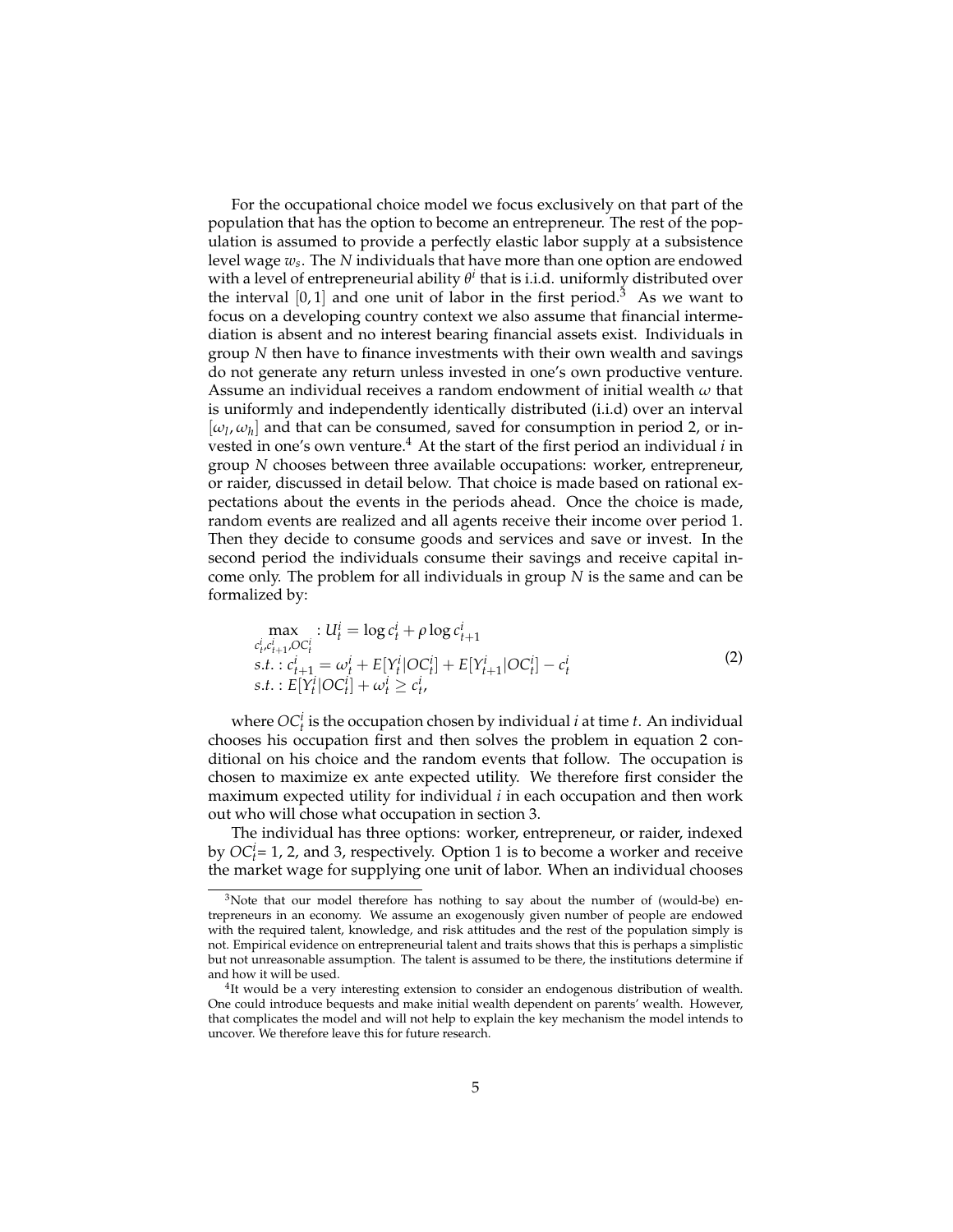to be a worker he cannot invest his wealth in a productive venture and it can only be held in non-interest bearing assets such as cash or gold.<sup>5</sup> These assets can be consumed at the end of the first or the second period. As the wage is given and the same for all individuals in *N*, the expected incomes in this occupation are equal to:

$$
E[Y_t^i|OC_t^i = 1] = w_t
$$
  
\n
$$
E[Y_{t+1}^i|OC_t^i = 1] = 0,
$$
\n(3)

where  $w_t$  is the wage that clears the labor market at time  $t$ .<sup>6</sup> Using the expressions in equation 3 to substitute and solve the problem in equation 2 implies that the ex ante maximum expected utility of this fall-back option can be written as:

*E*[*U<sup>i</sup>*

$$
E[U_t^i|OC_t^i = 1] =
$$
  
\n
$$
\log\left(\frac{1}{1+\rho}\right) + \rho \log\left(\frac{\rho}{1+\rho}\right) +
$$
  
\n
$$
(1+\rho) \log(w_t + \omega_t^i).
$$
\n(4)

Obviously a higher outside wage implies that more individuals will choose this option. Proposition 1 states this result:

**Proposition 1** *A higher outside wage level will, ceteris paribus, cause more entrepreneurial talent to allocate into non-entrepreneurial activity.*

Individuals in group *N* can also choose option 2 and become productive entrepreneurs, investing their initial wealth in productive assets and hiring labor to produce a homogenous final output  $y_t^i$  according to:

$$
y_t^i = \theta^i l_t^{i^{\alpha}} (k_t^i - k_0)^{1-\alpha}, \tag{5}
$$

where  $l_t^i$  is labor employed,  $k_t^i$  is the capital stock of individual *i* at the start of the period, and  $k_0$  is a fixed start-up cost in capital units. As we assume that there are no financial markets, individuals will only choose this option and set up a productive venture when their initial wealth exceeds  $k_0$ . In period 1 the entrepreneur is assumed to supply his labor to his own venture inelastically and hire additional workers if this is optimal. His entrepreneurial ability *θ i* operates to increase total factor productivity in the venture. Normalizing the price of the final good to 1 we know that a productive entrepreneur will employ

 $5$ For simplicity we abstract from inflation. We assume that a risk-free asset with a zero real rate of return is available.

<sup>6</sup>We assume that this wage is known and given to group *N*. This is a reasonable assumption if group *N* is small relative to the total population. One can use this variable to see how development and economic growth affect the tradeoffs.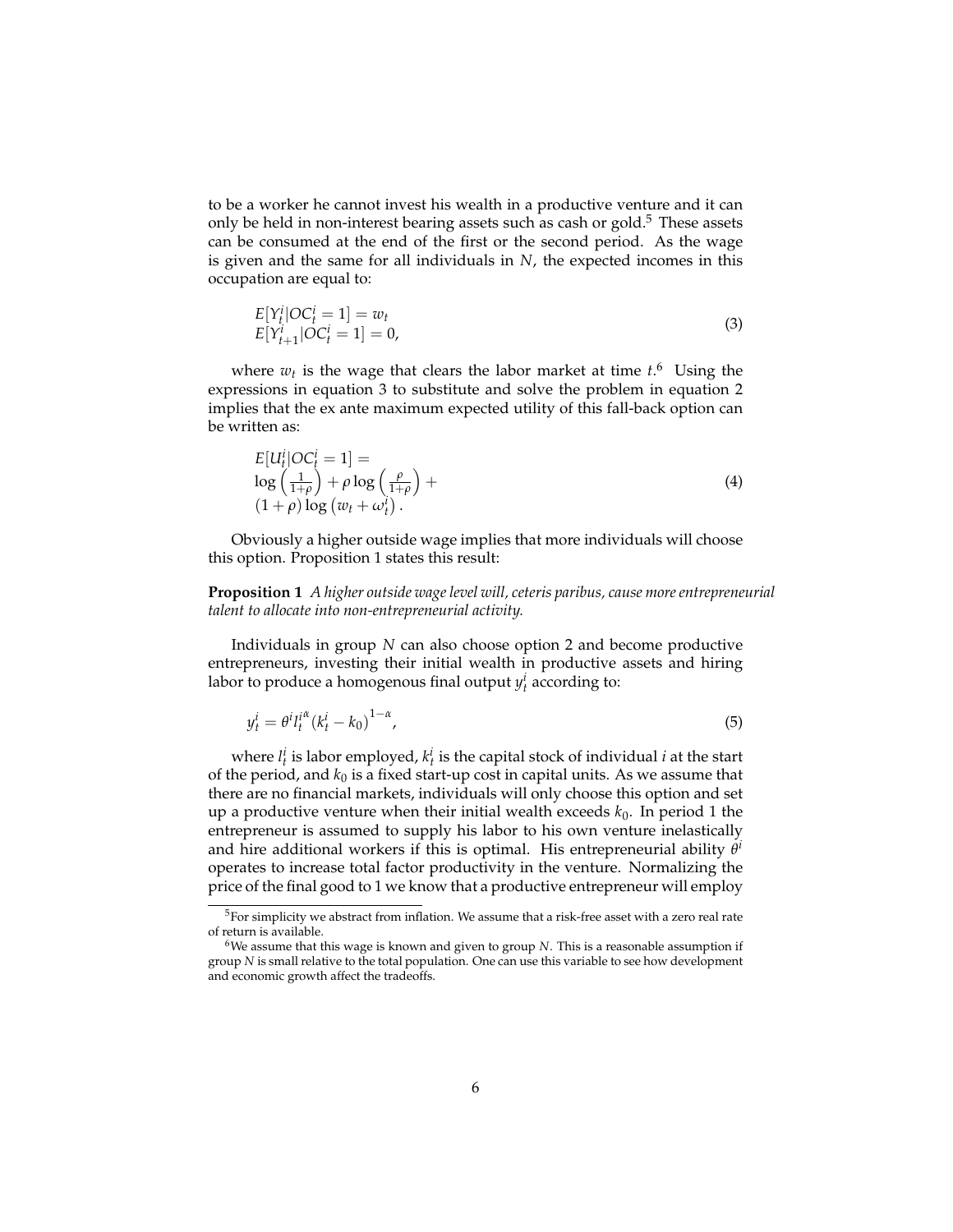all his initial wealth endowment as capital  $k_t^i = \omega_t^i$  and hires labor to maximize the total income from his venture  $\pi_t^i$ <sup>2</sup>

$$
\max_{l_t^i} : \pi_t^i = \theta^i l_t^{i^{\alpha}} (k_t^i - k^0)^{1-\alpha} - w_t l_t^i.
$$
\n(6)

The labor demand for venture *i* in period *t* is then given by:

$$
l_t^{i^D} = \left(\frac{w_t}{\alpha \theta^i}\right)^{\frac{-1}{1-\alpha}} (k_t^i - k_0). \tag{7}
$$

Note that for every individual productive entrepreneur the demand for labor is negative in the wage level. Total demand for labor in the entrepreneurial sector is the sum of these individual demands over all productive ventures and this yields a downward sloping labor demand curve. The total income of a productive entrepreneur in period *t* is equal to the market wage plus a venturespecific return on his capital. Substituting for capital and labor in equation 4 entrepreneurial income can be written as:

$$
\pi_t^{i^*} = (1 + r_t^i)(\omega_t^i - k_0) + w_t, \tag{8}
$$

where it can be verified that the venture-specific expected return on capital, *r*<sub>*t*</sub></sup> =  $(1 - α)α^{\frac{\alpha}{1 - α}}θ_i^{\frac{1}{1 - α}}w_t^{\frac{-\alpha}{1 - α}} - 1$  is positive in entrepreneurial talent, *θ* and negative in the wage level  $w_t$ . In period  $t+1$  the productive entrepreneur cannot supply his own labor as he is old, but he can invest his savings from period *t* once more into his own venture. He is then entitled to the profit flows in period *t* + 1 and his savings from period 1 yield a positive return.

This occupation, however, is not without risk in our model. The productive entrepreneur can be raided by a destructive entrepreneur, who will seize his assets and liquidate them. When raided, the productive entrepreneur looses his venture and can only hope to find a job in period *t*. <sup>8</sup> He will then earn *w<sup>t</sup>* as a worker but has lost his initial wealth endowment. When there are destructive entrepreneurs in the economy the value of productive entrepreneurship is therefore rated down relative to the other two occupations as the probability of being raided and receiving only the market wage is positive. Assuming that this probability is given by  $\xi_t^i$  we can write the expected incomes in occupation 2 as:

$$
E[Y_t^i|OC_t^i = 2] = (1 - E[\xi_t^i])((1 + r_t^i)(\omega_t^i - k_0) + w_t) + E[\xi_t^i]w_t
$$
  
\n
$$
E[Y_{t+1}^i|OC_t^i = 2] = (1 - E[\xi_t^i])(1 + r_{t+1}^i)k_{t+1}^i,
$$
\n(9)

 $^{7}$ Employing less than the entire available wealth would imply that total income from the venture is below its maximum as long as the return on capital in that venture is positive. This is a result of our simplifying assumption that wealth can be consumed also after use in the venture. A more realistic approach would be to introduce depreciation, but that would add a lot of complexity to the model and create little additional insights.

 $8$ We eliminate the possibility that he chooses to become a destructive entrepreneur for now.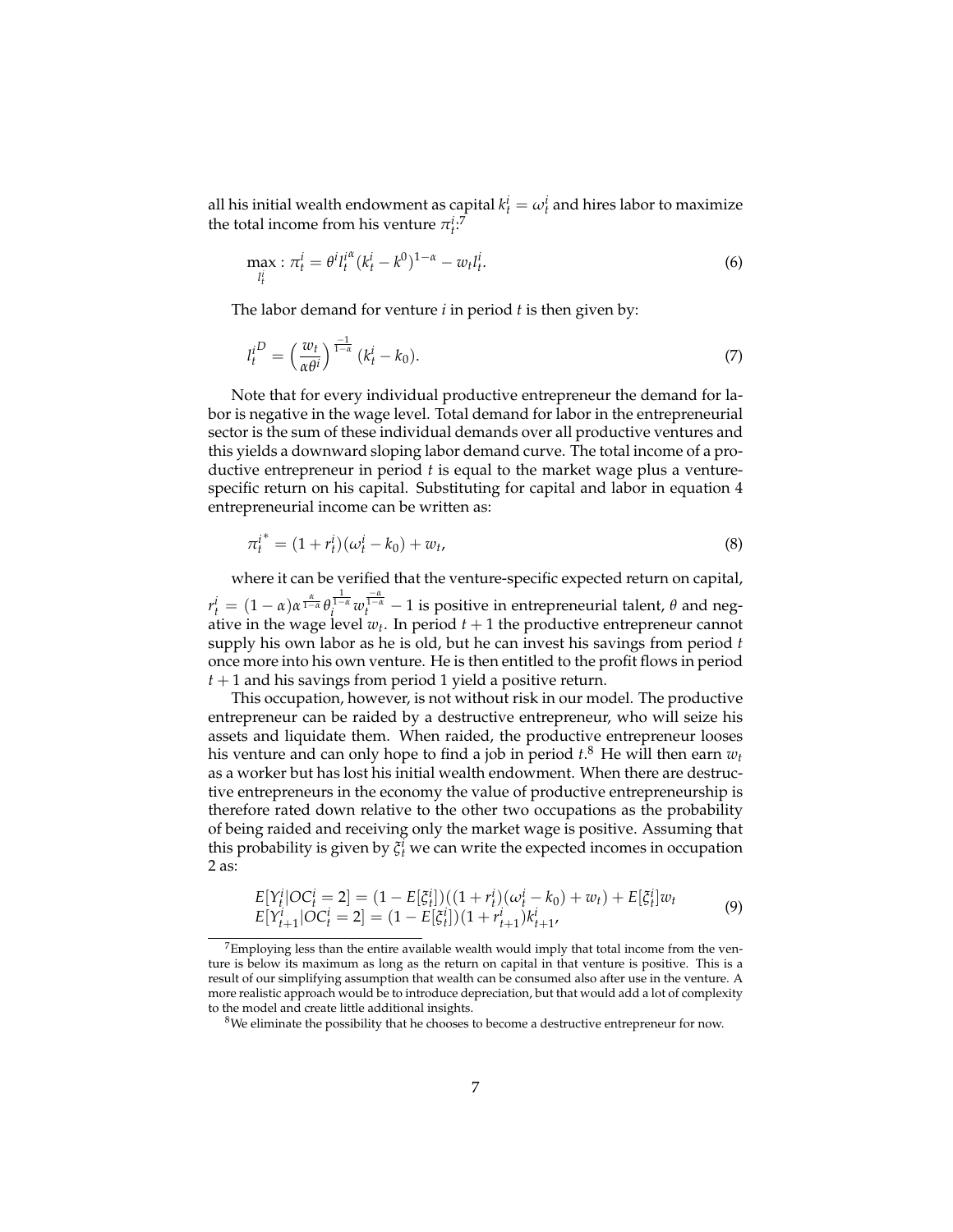where  $k_{t+1}^i = (1 + r_t^i)(\omega_t^i - k_0) + w_t - c_t^i$  is the amount invested in the venture at the end of period 1 and  $r_{t+1}^i = (1 - \alpha)\alpha^{\frac{\alpha}{1 - \alpha}}\theta_i^{\frac{1}{1 - \alpha}}w_{t+1}^{\frac{-\alpha}{1 - \alpha}} - 1$  is the period 2 rate of return on capital.  $E[\xi_t^i]$  is the expected probability that venture *i* is raided in period *t* and will be endogenized below. We assume for simplicity that a productive venture that survives the first period can be maintained without the risk of being raided in the next period. Using these expressions in equation 2 and solving the problem yields the expected utility for occupation 2:

$$
E[U_t^i|OC_t^i = 2] =
$$
  
\n
$$
\log\left(\frac{1}{1+\rho}\right) + \rho \log\left(\frac{\rho}{1+\rho}\right)
$$
  
\n
$$
E[\tilde{\zeta}_t^i](1+\rho) \log(w_t)
$$
  
\n
$$
(1 - E[\tilde{\zeta}_t^i]) ((1+\rho) \log((1+r_t^i)(\omega_t^i - k_0) + w_t) + \rho \log(1+r_{t+1}^i)).
$$
\n(10)

From this equation one can immediately derive propositions 2 and 3:

**Proposition 2** *A higher level of entrepreneurial talent will, ceteris paribus, increase the attractiveness of productive entrepreneurship.*

**Proposition 3** *A higher level of initial wealth will, ceteris paribus, increase the attractiveness of productive entrepreneurship.*

From equation 10 using the definitions of  $r_t^i$ ,  $r_{t+1}^i$ , and  $\pi_t^{i*}$  one can also derive that higher wage levels do not unambiguously make productive entrepreneurship more or less attractive. They increase the wage income and the utility value of the fall-back option when the venture is raided, but higher wages also reduce the return on capital invested. The sign of the effect depends on the raiding probability  $\zeta_t^i$  and the output elasticity of labor *α*. Also, it should be noted that ceteris paribus will not hold when we endogenize the raiding probability below.

Occupation 3 in the model is the destructive entrepreneur or raider who confiscates and liquidates the assets of productive entrepreneurs. We assume that destructive entrepreneurs select one victim from the pool of productive entrepreneurs. When selecting a victim they do not perceive the amount of assets employed in a venture perfectly. Destructive entrepreneurs are therefore assumed to select their victim at random but the probability of being selected and raided is assumed to be proportional to the level of productive assets employed in the venture. To operationalize these assumptions we simply assume that each unit of capital is equally likely to be raided. The probability that any given venture being hit is then given by:

$$
\xi_t^i = \frac{N_3(k_t^i - k_0)}{\int\limits_{n_1}^{n_1 + n_2} (k_t^i - k_0)di},\tag{11}
$$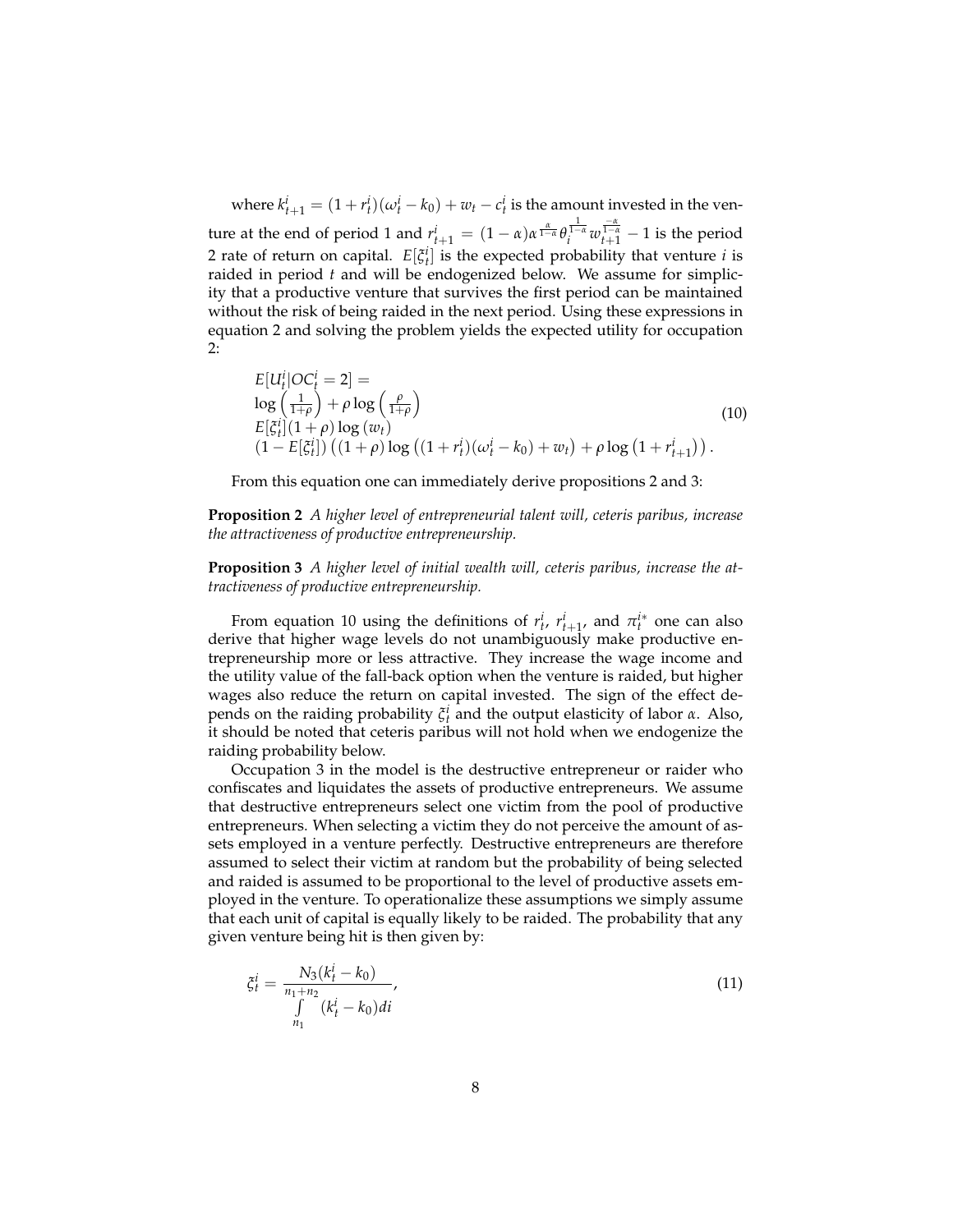where we index the individuals in the group *N* from 0 to *n* such that individuals 0 to  $n_1$  are the  $N_1$  individuals that choose to be workers. Individuals  $n_1$  to  $n_2$  are the  $N_2$  productive entrepreneurs and individuals  $n_2$  to  $n$  are  $N_3$  destructive entrepreneurs and  $N_1 + N_2 + N_3 = N$ . This also implies that the total amount of assets the destructive entrepreneurs are expected to seize is given by:

$$
\int_{n_1}^{n_2} \frac{N_3 (k_t^i - k_0)^2}{\int_{n_1}^{n_2} (k_t^i - k_0) di}
$$
 (12)

We assume that destructive entrepreneurs are all equally likely to select a given productive venture and therefore the expected level of assets seized is equal to the total level of assets seized in equation 12 divided by the number of destructive entrepreneurs *N*3. Assuming that a talented destructive entrepreneur is better able to liquidate the captured assets and sell them off, the income received in this occupation is then a share  $0 < \lambda(\theta^i) < 1$ , of captures assets:

$$
E[Y_t^i|OC_t^i = 3] = \lambda (\theta^i)^{\frac{n_1}{\int\limits_{n_1}^{n_1} (k_t^i - k_0)^2 dt}} \int\limits_{n_1}^{n_2} \frac{(k_t^i - k_0)^2 dt}{(k_t^i - k_0) dt}
$$
\n
$$
E[Y_{t+1}^i|OC_t^i = 3] = 0.
$$
\n(13)

It can be verified in equation (13) that the expected period 1 income for raiders is equal to a share  $\bar{\lambda}(\theta^i)$  of the average level of capital employed, only when all productive entrepreneurs have an equal amount of capital installed. As was derived above, productive entrepreneurs will invest their entire initial wealth, such that this result would only materialize when the initial wealth distribution is equal among those that choose productive entrepreneurship. If the initial wealth distribution among productive entrepreneurs is not flat, however, then the average destructive entrepreneur expects to seize above average assets. Solving the consumer's problem in equation 2 using these expected incomes yield the ex ante expected utility of occupation 3:

$$
E[U_t^i|OC_t^i = 3] =
$$
  
\n
$$
\log\left(\frac{1}{1+\rho}\right) + \rho \log\left(\frac{\rho}{1+\rho}\right) +
$$
  
\n
$$
(1+\rho)\log\left(\begin{array}{cc} \int_{E[n_2]}^{E[n_2]} (\omega_t^i - k_0)^2 di \\ \lambda(\theta^i]) \frac{E[n_1]}{E[n_2]} & \omega_t^i \\ \int_{E[n_1]}^{I} (\omega_t^i - k_0) di \end{array}\right).
$$
\n(14)

This allows us to formulate propositions 4, 5, and 6:

**Proposition 4** *More concentrated productive assets, ceteris paribus, make destructive entrepreneurship more attractive.*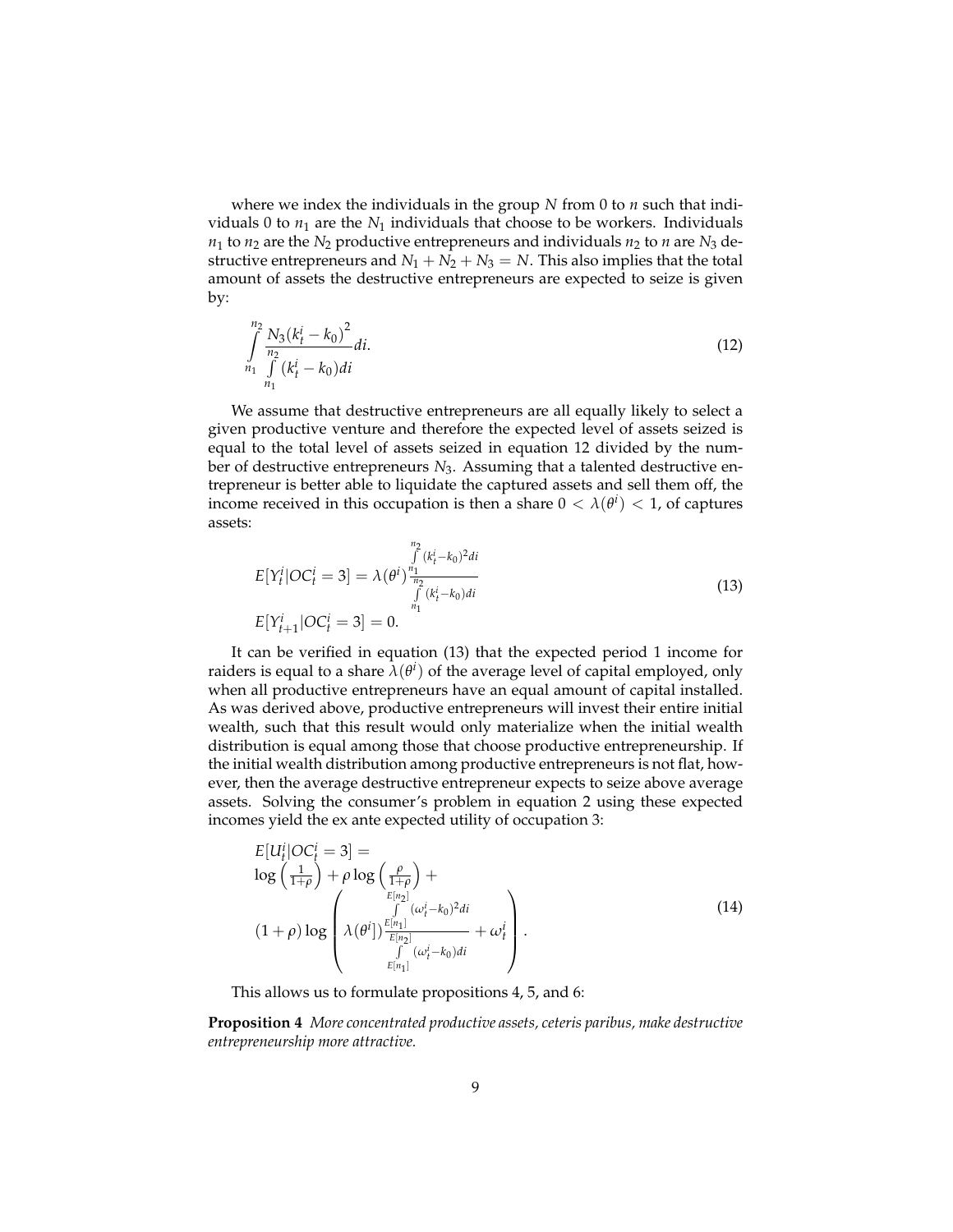**Proposition 5** *Higher entrepreneurial talent, ceteris paribus, makes destructive entrepreneurship more attractive.*

**Proposition 6** *Higher initial wealth, ceteris paribus, makes destructive entrepreneurship more attractive.*

The proofs follow directly from equation 14.

### **3 Choosing among Occupations**

This section will analyze which individuals will choose what occupation by comparing the ex ante expected utility levels in equations 4, 10, and 14. As the propositions have shown, there are variables that affect the absolute utility level of one or more occupations in different or the same direction. In this section the relative attractiveness of occupations is considered. First consider the choice between wage labor and destructive entrepreneurship. An individual is indifferent between these occupations when the ex ante expected utility levels are equal. Equations 4 and 14 show that an individual will choose to engage in destructive entrepreneurship when:

$$
w_t < \lambda(\theta^i)\zeta_t,\tag{15}
$$

where we have defined  $\zeta_t \equiv$ *n* R2 *n*1  $(\omega_t^i - k_0)^2$ *di n* R2 *n*1  $(\omega_t^i - k_0)di$ . Note that this variable is the

same for all individuals *i* and represents the inequality in the initial wealth distribution among those that choose productive entrepreneurship. Assuming  $\lambda$  can be inverted we can derive the threshold level of entrepreneurial talent  $\bar{\theta}$ for which individuals are indifferent between work and raiding. Above that threshold level of entrepreneurial talent individuals will choose for raiding:

$$
\bar{\theta} = \lambda^{-1} \left( \frac{w_t}{\zeta_t} \right). \tag{16}
$$

Note that the threshold level depends negatively on the wage level and positively on the inequality of the initial wealth distribution among productive entrepreneurs but does *not* depend on the level of initial wealth of individual *i*.

Now consider the choice between productive entrepreneurship and wage labor. Those with initial wealth levels below *k*<sup>0</sup> will choose occupation 1 over 2 at all levels of talent because they simply cannot start a venture. Starting at initial wealth level *k*0, however, there is a positive level of entrepreneurial talent that is required to make entrepreneurship the preferred option, even without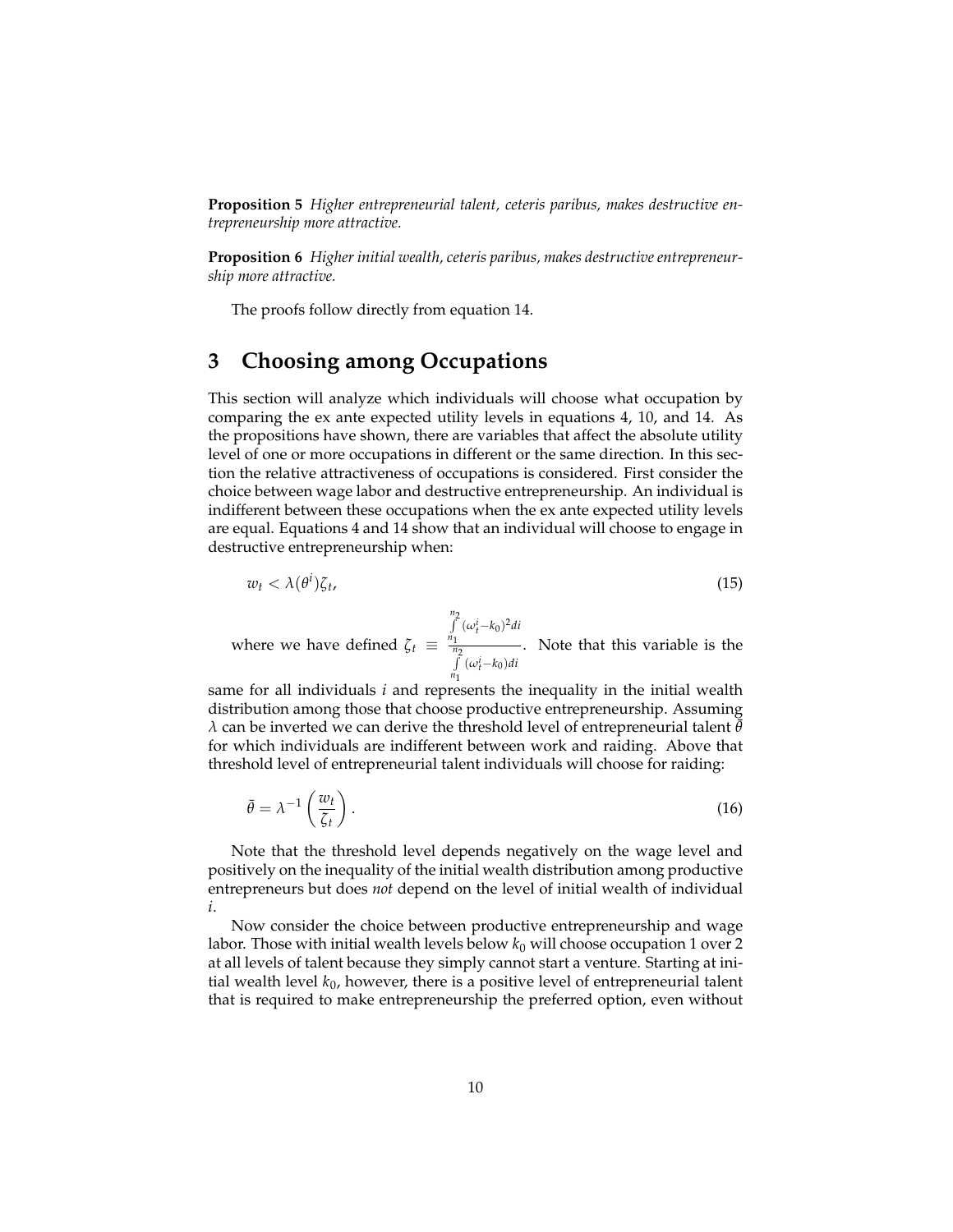the threat of being raided. This threshold level in entrepreneurial talent can be derived by setting equations 4 and 10 equal and assuming *ξ*=0. We then obtain:

$$
1 + r(\tilde{\theta}, w_{t+1}) = \left(\frac{\omega_t^i + w_t}{(1 + r(\tilde{\theta}, w_t))(\omega_t^i - k_0) + w_t}\right)^{\frac{1+\rho}{\rho}}, \tag{17}
$$

which defines the threshold level  $\tilde{\theta}$  for entrepreneurial talent, below which all individuals would choose employment over productive entrepreneurship. This threshold level is increasing in initial wealth as the right hand side of equation 17 is decreasing in the level of initial wealth. The intuition for this result is that, at higher levels of wealth, the consumption of employees rises one for one, whereas for the entrepreneur diminishing returns to capital kick in. To compensate for that, a higher level of entrepreneurial talent is required. However, if there is a positive probability of being raided and that probability depends positively on the level of wealth, as we have assumed above, then the tradeoff changes and an even higher level of threshold talent is required. Using equations 4 and 10 without restrictions on *ξ* we can show that an individual will choose to engage in productive entrepreneurship if:

$$
\zeta^{i} < \frac{\Omega(\omega_{t}^{i}, \theta^{i}) - (1+\rho) \log (\omega_{t}^{i} + w_{t})}{\Omega(\omega_{t}^{i}, \theta^{i}) - (1+\rho) \log (w_{t})},
$$
\n(18)

where  $\Omega($  $\overset{+}{\omega_{t'}^{i}}$ +  $\theta^{i}$ ) =  $\rho \log(1 + r_{t+1}^{i}) + (1 + \rho) \log (w_{t} + (1 + r_{t}^{i})(\omega_{t}^{i} - k_{0}))$  is defined to save on notation. This function is positive in the second argument due to the positive relationship between the rates of return on entrepreneurial ventures,  $r_t^i$  and  $r_{t+1}^i$ , and entrepreneurial talent,  $\theta^i$ . Equation 18 allows us to state propositions 7 and 8:

**Proposition** 7 *For every individual i, endowed with entrepreneurial talent θ<sup>i</sup>>θ, there*  $e$ xists a unique level of initial wealth  $\tilde{\omega}_t^i$ > $k_0$  for which that individual is indifferent be*tween occupations 1 and 2. At wealth levels below this threshold level he will prefer entrepreneurship over wage labor.*

**Proposition 8** *The threshold wealth level in proposition 7 depends positively on the level of entrepreneurial talent.*

The proof for both propositions follows from the properties of equation 18. An individual prefers entrepreneurship over wage labor when the probability of being raided is low. That probability is given on the left hand side and it was assumed to be linear in  $\omega_t^i$  and zero when the initial wealth level is equal to  $k_0$ . On the right hand side is the raiding probability for which the two occupations give the same ex ante expected utility. It can be verified in equation 18 that the right hand side is strictly decreasing in the initial wealth level and is positive for an initial wealth of  $k_0$ . Moreover, the limit of the right hand side for initial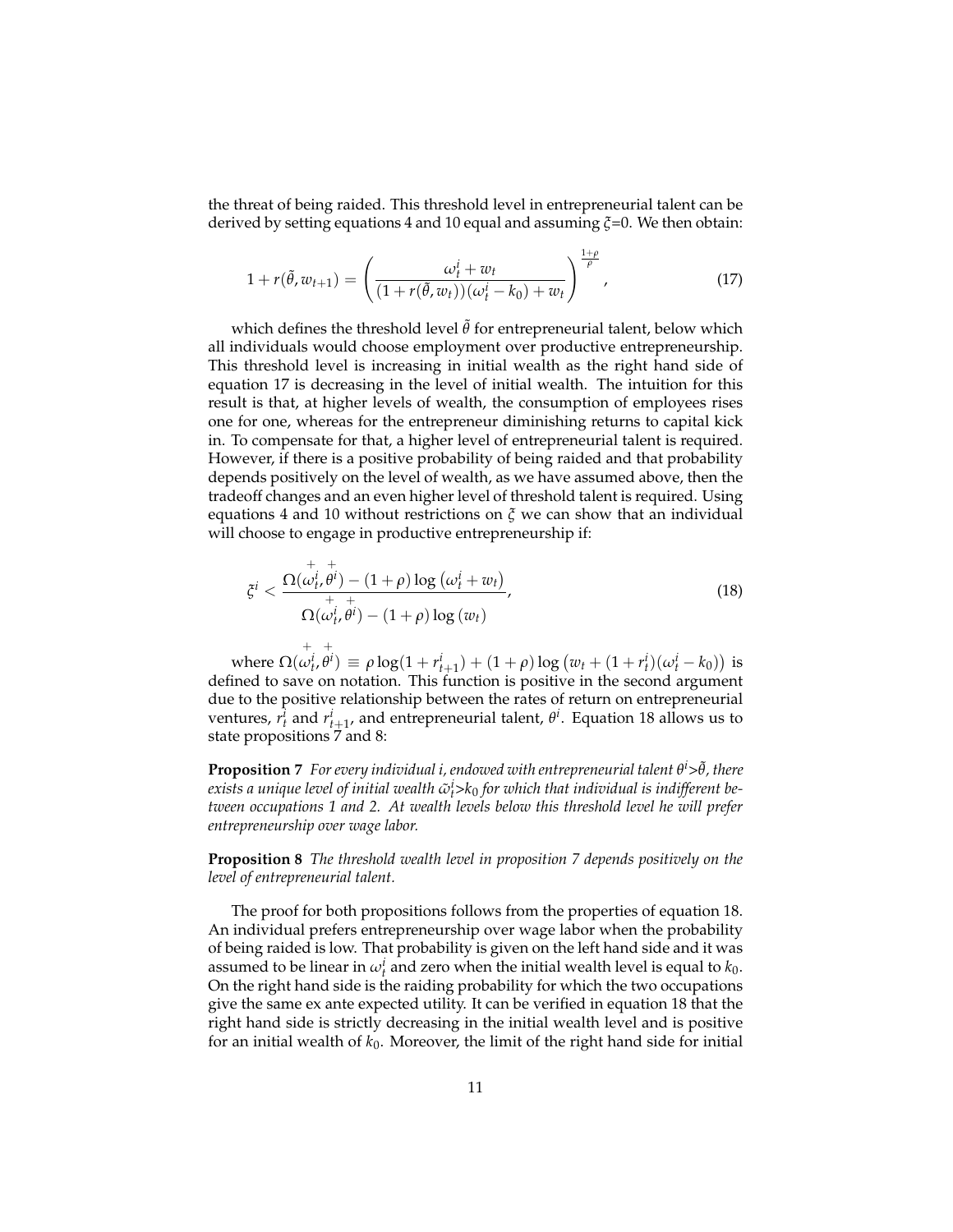wealth going to infinity is equal to 0. The expression in equation 18 has no closed form solution, but when we draw the left hand and right hand side into a  $\omega_t^i$ ,  $\zeta^i$  -plane we find the unique threshold wealth level in Figure 1. +

By the fact that  $\Omega($  $\omega_t^i$  $\theta^i)$  is positive in  $\theta^i$  and appears in the numerator and denominator on the right hand side we can derive that the right hand side depends positively on the level of entrepreneurial talent. It is then clear that a more talented entrepreneur is willing to take a higher risk of being raided as he is compensated by higher returns on the venture.



Figure 1: Graphical Derivation of  $\bar{\omega}_t^i$ 

#### *Source*: Own Compilation

As individuals with a wealth level below  $k_0$  do not have the option to become productive entrepreneurs, even if they would prefer to be, proposition 4 implies that only those at intermediate levels of initial wealth, between  $k_0$  and  $\tilde{\omega}_t^i$  will choose entrepreneurship over labor. The poor cannot set up a venture and the very rich will not risk their wealth.

The tradeoff between productive and destructive entrepreneurship can be analyzed in a similar fashion. From equations 10 and 14 we can derive that an individual will choose productive over destructive entrepreneurship if:

$$
\xi^{i} < \frac{\Omega(\omega_{t}^{i}, \theta^{i}) - (1+\rho) \log (\omega_{t}^{i} + \zeta_{t} \lambda(\theta^{i}))}{\zeta(\omega_{t}^{i}, \theta^{i}) - (1+\rho) \log (w_{t})}.
$$
\n(19)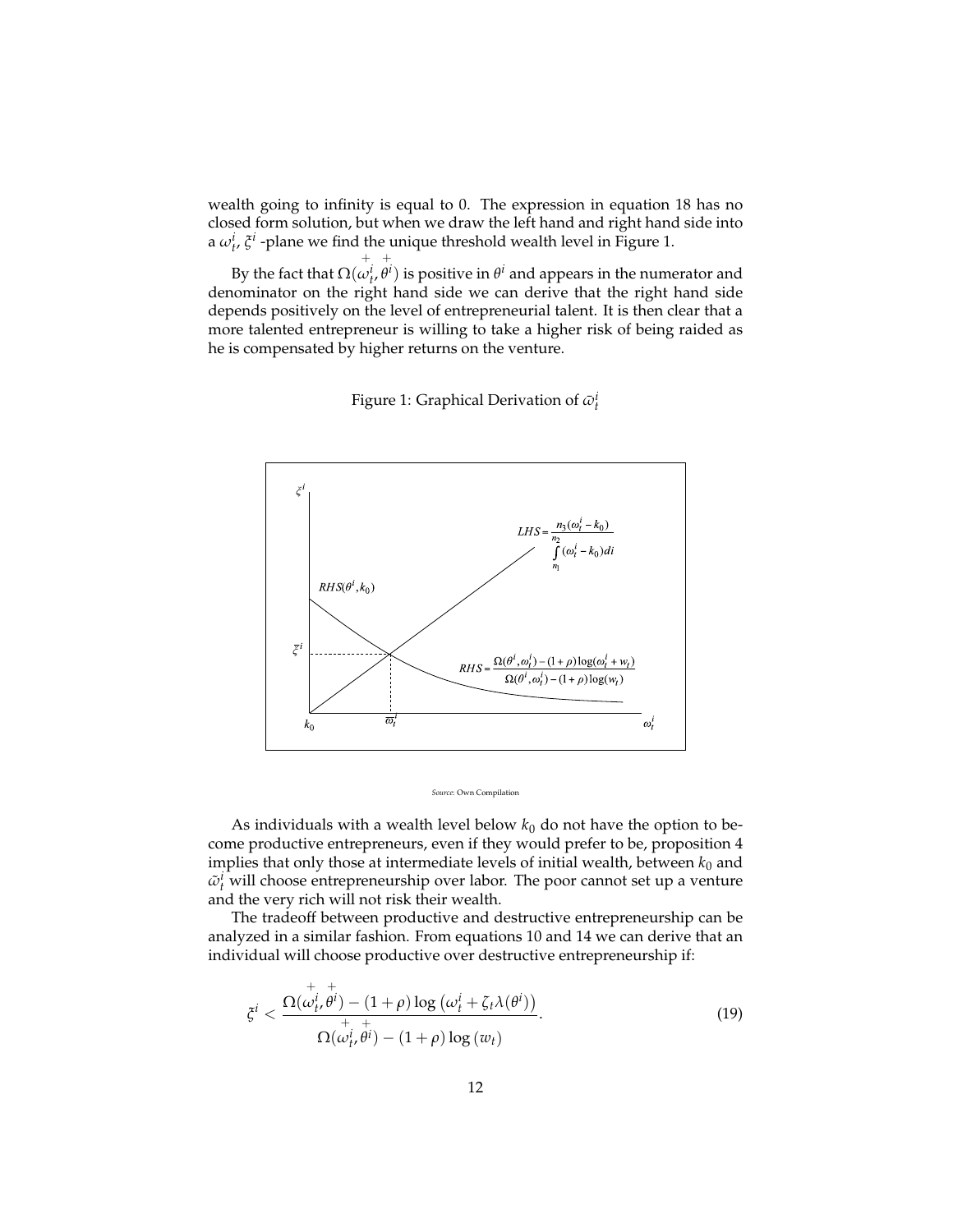This expression allows us to state propositions 9 and 10:

**Proposition 9** *For every individual i, endowed with entrepreneurial talent θ<sup>i</sup>>θ there*  $e$ xists a unique level of initial wealth  $\bar{\omega}_t^i$ >k $_0$  for which that individual is indifferent *between occupations 2 and 3. At wealth levels below this threshold level he will prefer productive over destructive entrepreneurship.*

**Proposition 10** *The threshold wealth level in proposition 9 depends negatively on the level of entrepreneurial talent.*

The proof again follows the same logic and depends on the different properties of the right hand side in equation 19. The right hand side takes a value between 0 and 1 at initial wealth level  $k_0$  when occupation 3 is preferred over occupation 1 (see equation 15). The right hand side is once more downward sloping and has an asymptote at 0 as the raider does not risk his initial wealth and the productive entrepreneur does. And again there is a unique point of intersection that determines the threshold initial wealth level for which an individual is indifferent. Above that level the probability of being raided exceeds the acceptable level and individuals choose to become raiders themselves. The corresponding graph would be similar to the one in Figure 1, although of course the threshold initial wealth levels are not. Also, this time the right hand side of equation 19 depends negatively on entrepreneurial talent as that talent also increases the payoff to raiding. This implies that the threshold level of initial wealth will decline as the talent increases.

We can now draw the derived threshold levels of  $\theta^i$  and  $\omega^i_t$  into a boxdiagram that has  $\theta^i$  on the vertical axis, running from 0 to 1 and  $\omega^i_t$  on the horizontal one, running from  $\omega_l$  to  $\omega_h$ .

The allocation of individuals over the various occupations can now be determined by drawing the thresholds levels  $\bar{\theta}$ ,  $\tilde{\omega}_t^i(\theta^i)$ ,  $\tilde{\theta}(\omega_t^i)$ , and  $\bar{\omega}_t^i(\theta^i)$  into the box. It can be verified in the underlying equations that  $\tilde{\omega}_t^i(1) > \tilde{\omega}_t^i(1)$  when we assume that the most talented entrepreneur will prefer raiding to labor and  $\theta$ is less than 1. From equations 18 and 19 we know that the two *ω*-curves will intersect at  $\bar{\theta}$  and the box has 8 areas. These areas are labeled A to H in Figure 2 above.

We have assumed i.i.d. uniformly distributed endowments so the relative size of the areas in the box represent the proportions of the population that will choose one occupation over another. By considering the bilateral comparisons in each of the enclosed areas in the box we can derive which area chooses what occupation. In all figures in area A there is too little wealth to become a productive entrepreneur, but enough talent to be successful as a raider. In area B there is too little wealth to start a venture and too little talent to become a successful raider. So these individuals choose employment. Those in area C and D have sufficient wealth to engage in a productive venture but not so much that they must fear raiding. They choose productive entrepreneurship. Those in areas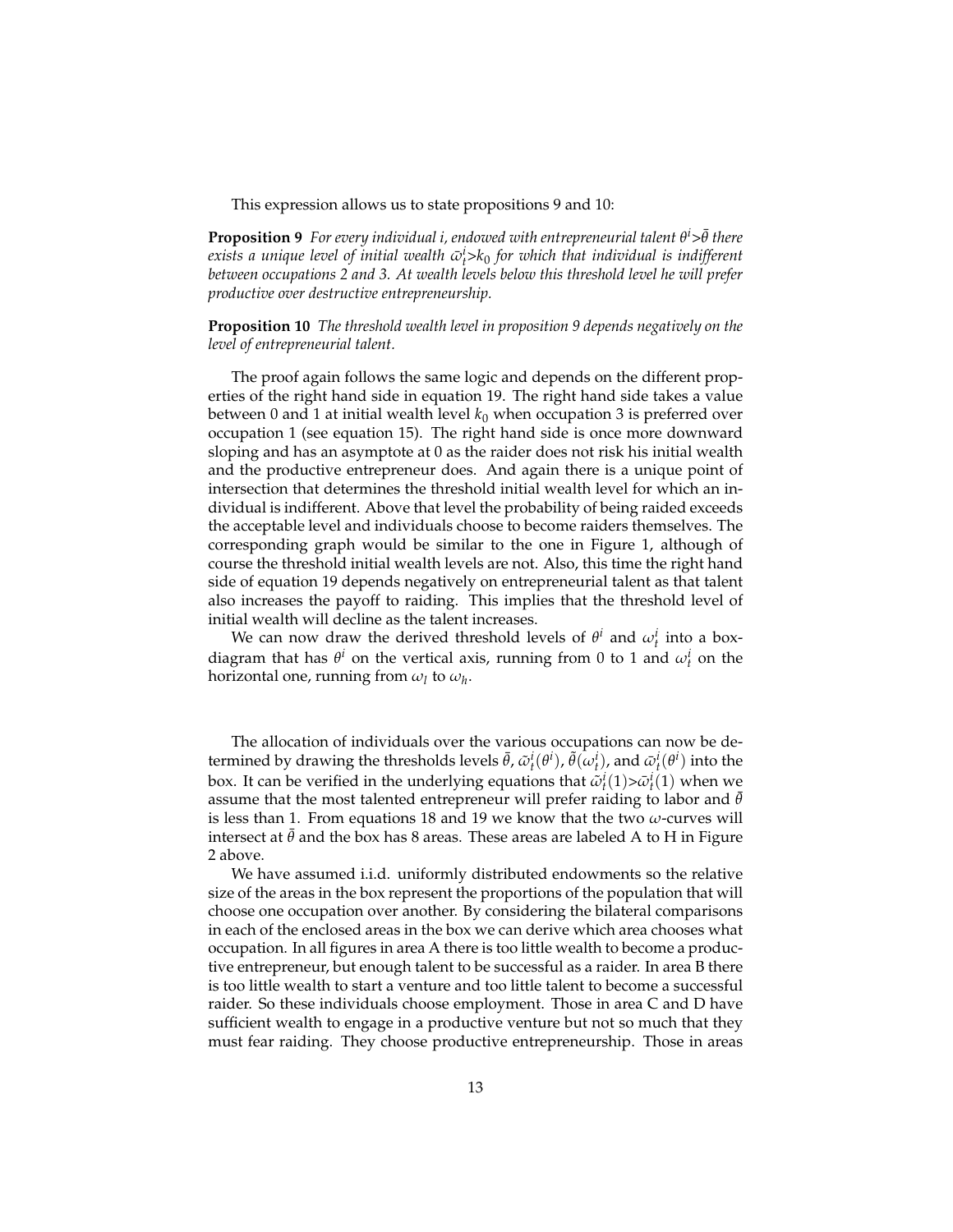#### Figure 2: The Choice of Occupations





E and F have too much wealth to want to become productive entrepreneurs for fear of raiders, but lack the talent to be successful raiders themselves. So they too choose employment. Those in areas G and H choose destructive entrepreneurship over employment and productive entrepreneurship. The areas of productive entrepreneurship are dark-shaded in Figure 2 whereas the light shaded areas are those for which entrepreneurial talent allocates into destructive activities.

## **4 Comparative Statics: What Drives the Talent Allocation?**

#### **4.1 The Entry Barrier** *k*<sup>0</sup>

It is clear from the figures that lower initial capital requirements  $k_0$  will reduce the size of the rectangular areas A and B in all figures. From equation 17 we can also observe that for a reduction in  $k_0$ ,  $\tilde{\theta}$  will fall, causing the areas C, D, and E to increase. The *ω*¯ and *ω*˜ -curves will also respond. The reduction in *k*<sup>0</sup> will reduce the probability of being raided for individual ventures if the venture is above average size, whereas it will increase that probability for the smaller than average ventures. This implies the  $\tilde{\omega}$  and  $\bar{\omega}$  curves will rotate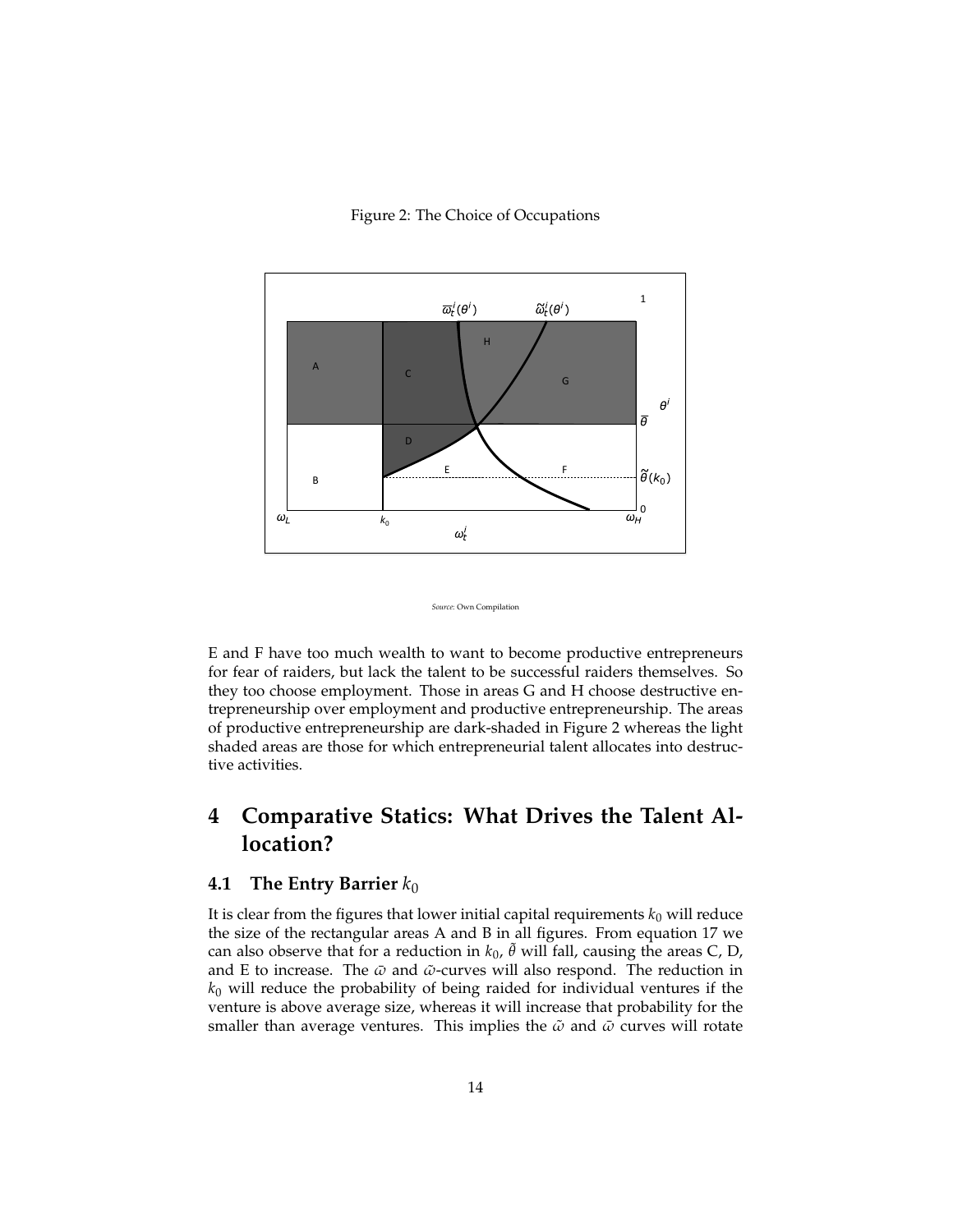clockwise. The negative effect of  $k_0$  on the  $\Omega$ -functions defined above implies that for every level of talent the  $\tilde{\omega}$  curve will shift up for a decrease in  $k_0$ , whereas for the  $\bar{\omega}$  curve the threshold level of talent decreases for every level of initial wealth and the curve shifts down. Their intersection point will move horizontally to the right as long as  $\theta$  is not affected, causing areas C and D to grow further at the expense of areas H and E. There are no first order effects on  $\bar{\theta}$ , but because a possible larger spread in the size of entrepreneurial ventures will increase the attractiveness of raiding through *ζ, θ* may shift down. As these effects are second order effects, however, it can be concluded that the shifts in  $\tilde{\omega}$ ,  $\tilde{\theta}$ , and the  $k_0$  line all work towards increasing the number of productive entrepreneurs.

The shift in the *ω*-curve has an ambiguous effect. A reduction in the costs of setting up a venture, or, alternatively, reducing the financing constraints on small productive ventures, will produce less destructive entrepreneurship of the talented poor (area A smaller) and induce more people to switch from employment into productive entrepreneurship (area E to D). This positive effect of decreasing *k*<sup>0</sup> may be offset by a possible increase in areas H and G. One implication from this is that microcredits can help to make the transition to a productive equilibrium. Microcredits could provide an incentive to switch into productive entrepreneurship at the individual level by helping to overcome the credit constraints. As the productive assets that they finance are not easily captured, these assets are unlikely to create enough incentives for a switch to destructive entrepreneurship at the aggregate level.

#### **4.2** Initial Wealth  $\omega_L$ ,  $\omega_H$

A spread preserving increase in the mean level of initial wealth will shift the box to the right and simply add to the light area on the right what is lost on the left. Such a shift would only start to have an impact on the relative size of the occupations when  $\omega_L$  exceeds  $k_0$ , in which case there are no more credit constraints. As that is not a very interesting case we consider shifting the lower and upper bound separately.

If only *ω<sup>L</sup>* increases, then areas A and B become smaller as above. This time, however, there is no further impact on any of the curves as the minimum level of initial wealth has no first order impact on any of the tradeoffs. However, as the number of raiding entrepreneurs falls, the incentives to engage in productive entrepreneurship increase. The fall in *N*<sup>3</sup> will reduce the probability of being raided, thereby lowering the level of talent for every level of wealth for which an individual prefers productive entrepreneurship over labor. The  $\tilde{\omega}$ -curve will shift down and to the right, increasing the number of productive entrepreneurs. This effect is partially offset by the downward shift in the *ω*¯ curve.

Increases in  $\omega_H$  will have the opposite effects. The number of destructive entrepreneurs will increase and the curves shift in the opposite direction.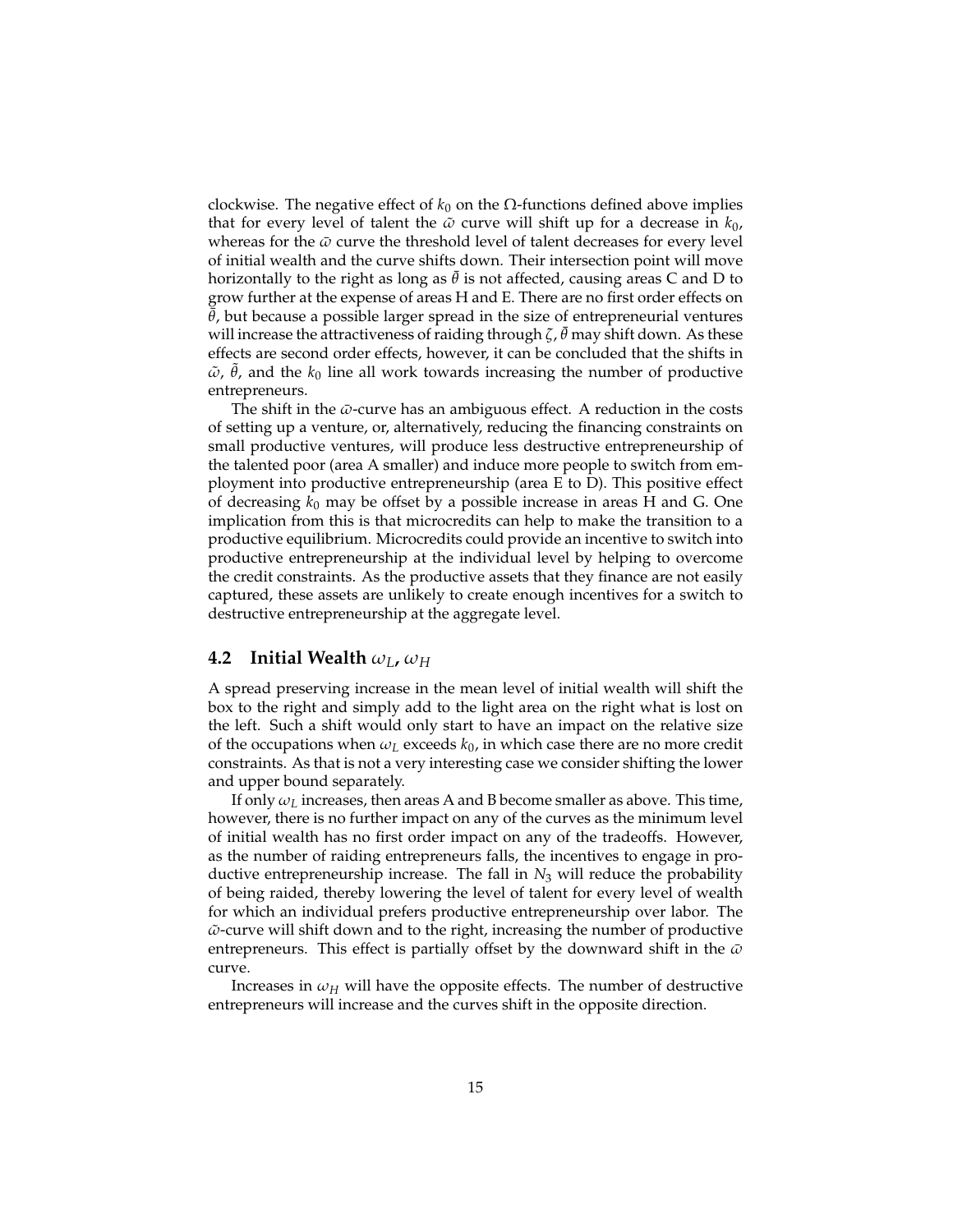### **4.3** Wages  $w_t$ ,  $w_{t+1}$

The current wage level  $w_t$  affects all curves in the graphs. The direct impact of  $w_t$  on  $\theta$  is negative. The current wage  $w_t$  has an ambiguous effect on the  $\tilde{\omega}$ -curve. On the one hand both wages drive the Ω-functions down, which increases the right hand side of equation 18 and thus shifts the curve to the right. On the other hand, an increasing wage level reduces the right hand side, as the relative importance of initial wealth levels is reduced. As both effects work in opposite direction, it is unclear how the curve will shift. In the comparison with destructive entrepreneurship the effect of an increase in the wage level is unambiguously positive on the right hand side, causing the *ω*-curve to shift up and to the right. Finally,  $\theta$  is positive in the current wage level. The net first order effect of an increase in the wage level is then an increase in the number of employees, as areas B, E, and F will increase and area D increases one for one at the expense of C. The shift in the  $\bar{\omega}$ -curve increases the number of productive entrepreneurs in area C as they have the current wage as their fall-back position. The ambiguous effect on  $\tilde{\omega}$  may offset this positive effect on the number of productive entrepreneurs, but the number of destructive entrepreneurs will unambiguously fall as G+H+A will be smaller.

The future wage only affects the rate of return on productive entrepreneurship in our one-generation one shot model. Hence, larger future wages decrease the attractiveness of productive entrepreneurship vis-à-vis the alternatives. ˜*θ* increases, *ω*˜ shifts up but rotates down because the lower returns need to be offset with higher initial investments. The tradeoff between employment and destructive entrepreneurship is not affected, so  $\theta$  stays where it is.  $\bar{\omega}$  will shift to intersect  $\tilde{\omega}$  at  $\tilde{\theta}$ . It is a priori unclear if the intersection point moves horizontally to the right or left.

The effects of both wages together imply that in an economy with high growth in wage levels, employment will be increasingly attractive and productive entrepreneurship is less attractive relative to employment and destructive entrepreneurship.

### **4.4 Inequality** *ζ<sup>t</sup>*

Finally, we can consider the impact of a larger initial wealth inequality among productive entrepreneurs. This variable is, however, not an exogenous variable in our model. The width of the area C-D in the graph gives the spread of initial wealth in the population of productive entrepreneurs. If it were to increase exogenously then  $\theta$  would shift down and cause more employees to switch to destructive entrepreneurship. As that happens the *ω*-curves will shift/rotate down as well but ˜*θ* would not fall. This is because the zero raid probability level of talent for which an individual is indifferent between employment and entrepreneurship does not depend upon the probability of being raided. As the  $\bar{\omega}$ -curve shifts to the left, however, the spread of initial wealth for the productive entrepreneurs is squeezed and this provides an offsetting force. As the spread of initial wealth for productive entrepreneurs is an endogenous vari-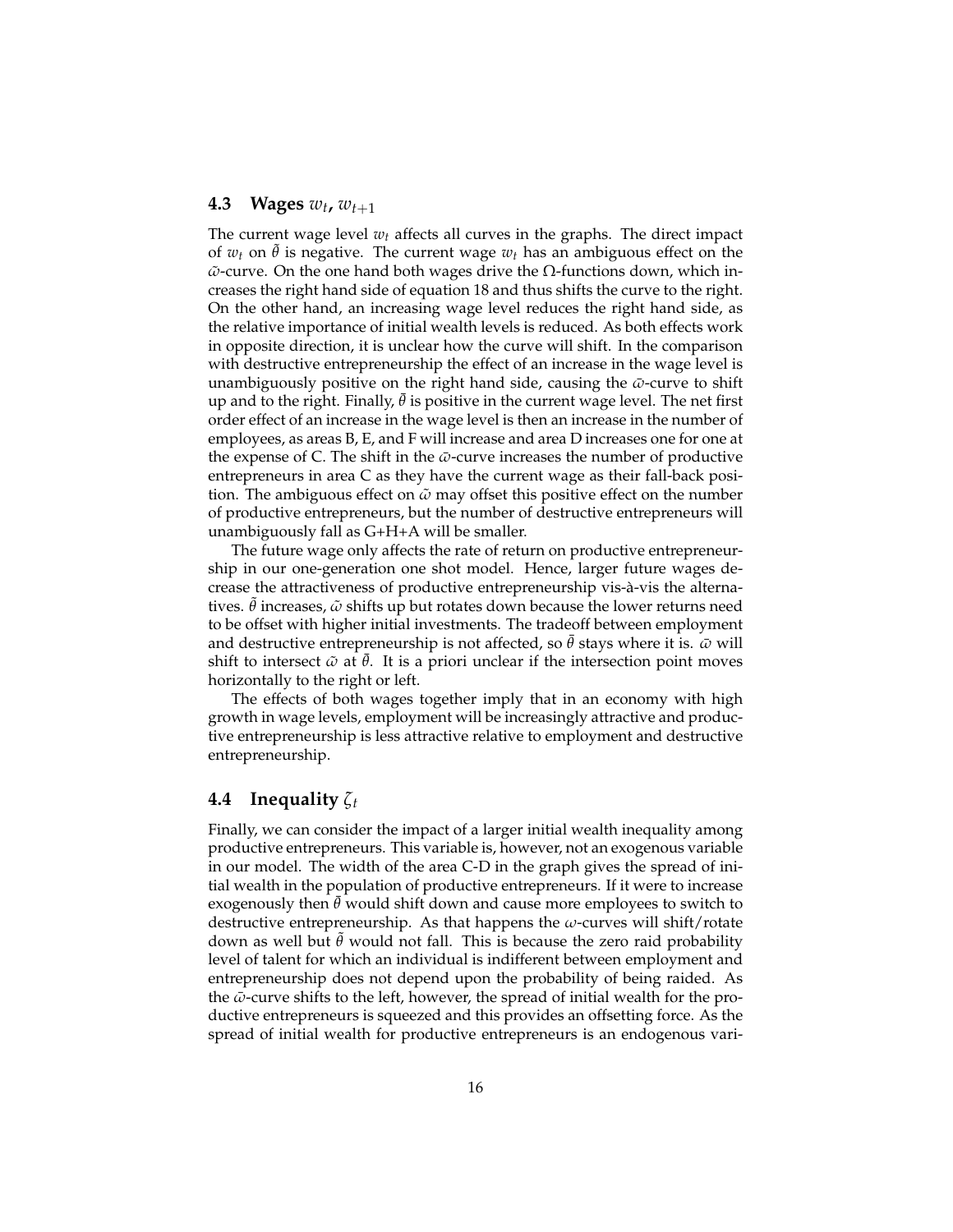able, determined by the position of the various curves, all this exercise shows is that the allocation is inherently stable. A similar argument holds for variables *N*1, *N*2, and *N*3. The comparative static effects of shifts in the parameters of the model  $\alpha$  and  $\rho$  are complex and hard to interpret in terms of policy implications. In the final subsection we will therefore consider the impact of stronger institutions as captured in  $\lambda(\theta)$ .

#### **4.5 Institutions** *λ*(*θ*)

Institutional strength in our model implies that a government enforces property rights and protects the productive entrepreneurs from the destructive ones. To capture this in the model, we assume that these government officials can reduce the returns to a given level of entrepreneurial talent by reducing the part of captured assets that can be consumed by the raider. This reflects the fact that it is always possible to raid a productive venture, but strong institutions prevent one from enjoying the proceeds. Strong institutions therefore shift the function  $\lambda(\theta)$  to the right and down, implying that a higher level of talent is now required to consume the same share of assets captured as before. In the graph such a shift would cause  $\bar{\omega}$  to shift to the right. Also  $\theta$  would move up. As there is no impact on the other curves it is clear that this reduces the incentives for the rich and the poor to engage in destructive entrepreneurship. When institutions are strong enough to push the  $\bar{\omega}$  curve to the point where  $\theta$ =1, all destructive entrepreneurship is eliminated. All economies with institutional strength below that level have a group of poor destructive entrepreneurs and some very rich ones. This, we believe, gives an adequate description, even for most developed countries.

## **5 Extension to Overlapping Generations and Concluding Remarks**

When the model is analyzed in an overlapping generations dynamic repeated game setting, the results will be different. A full blown analysis of such a model is beyond the scope of this paper. For now, we speculate on the outcomes of such an analysis using the propositions and properties that were derived in the static model above.

The essence of an overlapping generations model is that two cohorts coexist in the model and the decisions of the old affect the choices of the young. If one abstracts from inheritance and still has a random distribution of initial wealth for every generation, the model should take into account that productive entrepreneurial ventures can now be raided in both time periods. In an overlapping generations structure the incentive to raid is therefore, ceteris paribus, higher for every individual in every cohort. This is a relatively straightforward extension to the static, one-generation model above and it increases the likelihood that any individual chooses destructive entrepreneurship. As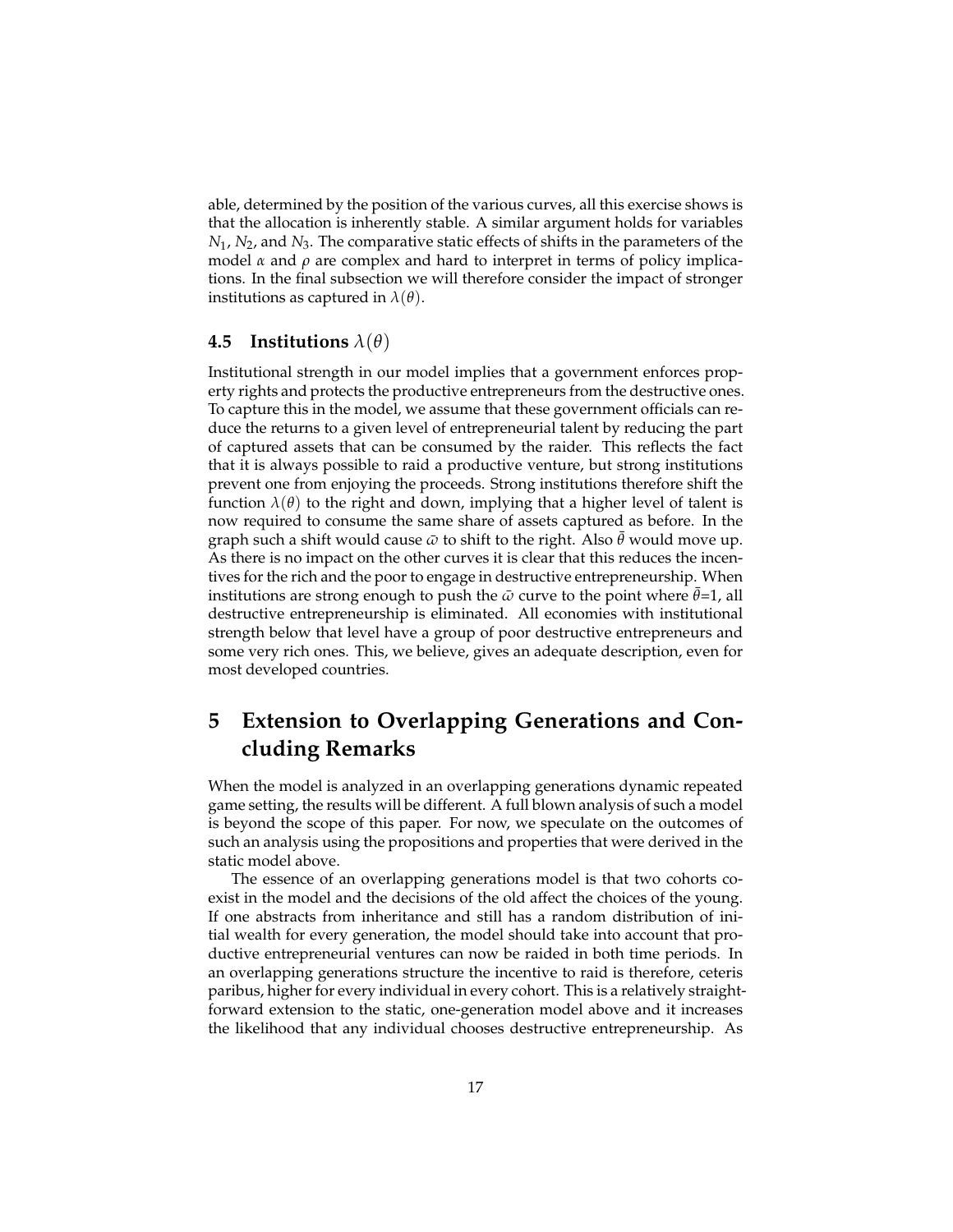a result, a larger proportion of the total population will engage in destructive entrepreneurship, reducing the levels of productive activity.

The analysis becomes much more complicated when we assume that the young inherit their initial endowments from their parents and individuals act to maximize the utility of their dynasty. In that case high levels of raiding will reduce the inherited wealth and the box will tend to move to the left, causing more and more raiding until all initial wealth is below  $k_0$ . As the number of productive entrepreneurs falls, however, so will the incentives to raid and the economy would then end up in an all employment equilibrium. In such an equilibrium, however, wealth starts to accumulate and the box shifts to the right again. There is a priori no reason to exclude dynamic equilibria that have repetitive cycles or even a chaotic system that cycles but never repeats itself.

As the model above does not specify how entrepreneurship contributes to economic growth, there can be no predictions on the growth regimes that may result. But it is relatively easy to see that, if productive entrepreneurship positively affects growth, the mechanism described above implies that various possibilities exist. Depending on the parameters of the model an economy may be stuck in a no growth equilibrium, a high growth equilibrium, or a continuous cycle of booms and busts. Such economic growth would feed back into the model through higher growth rates of wages in employment, causing an even more complex dynamic process.

What is clear from the static analysis above is that stronger institutions will help an economy switch to productive entrepreneurship in the long run, but as such policies are hard to implement, strategies to reduce credit constraints by setting up financial intermediation and the provision of microcredits may be a promising way to start.

The impact of more traditional forms of development aid can also be discussed in the context of our model. Such aid from the outside, in kind or financially, will shift the incentives to raid or engage in productive entrepreneurship in favor of the raiding, because aid, especially if it enters the country through a few bottlenecks in the distribution chain, will create additional targets for raiding and reduce the returns from, for example, farming food or producing necessities. Our model does not account for the possibility that such aid will also draw entrepreneurial talent from both raiding and productive ventures into rent-seeking and aid maximizing activities, which may render the economy aid dependent and stuck in a non-productive zero-growth equilibrium that is not characterized by the booms and busts in raiding. This issue remains on the agenda for further research as proper analysis of this mechanism requires substantial extensions to our current model. Nevertheless, we may conclude from our model that institutional improvements constitute a medium to long run growth strategy, whereas the reduction of credit constraints, without attracting destructive raiders (or unproductive rent-seekers) in the process, is a sensible short term development strategy.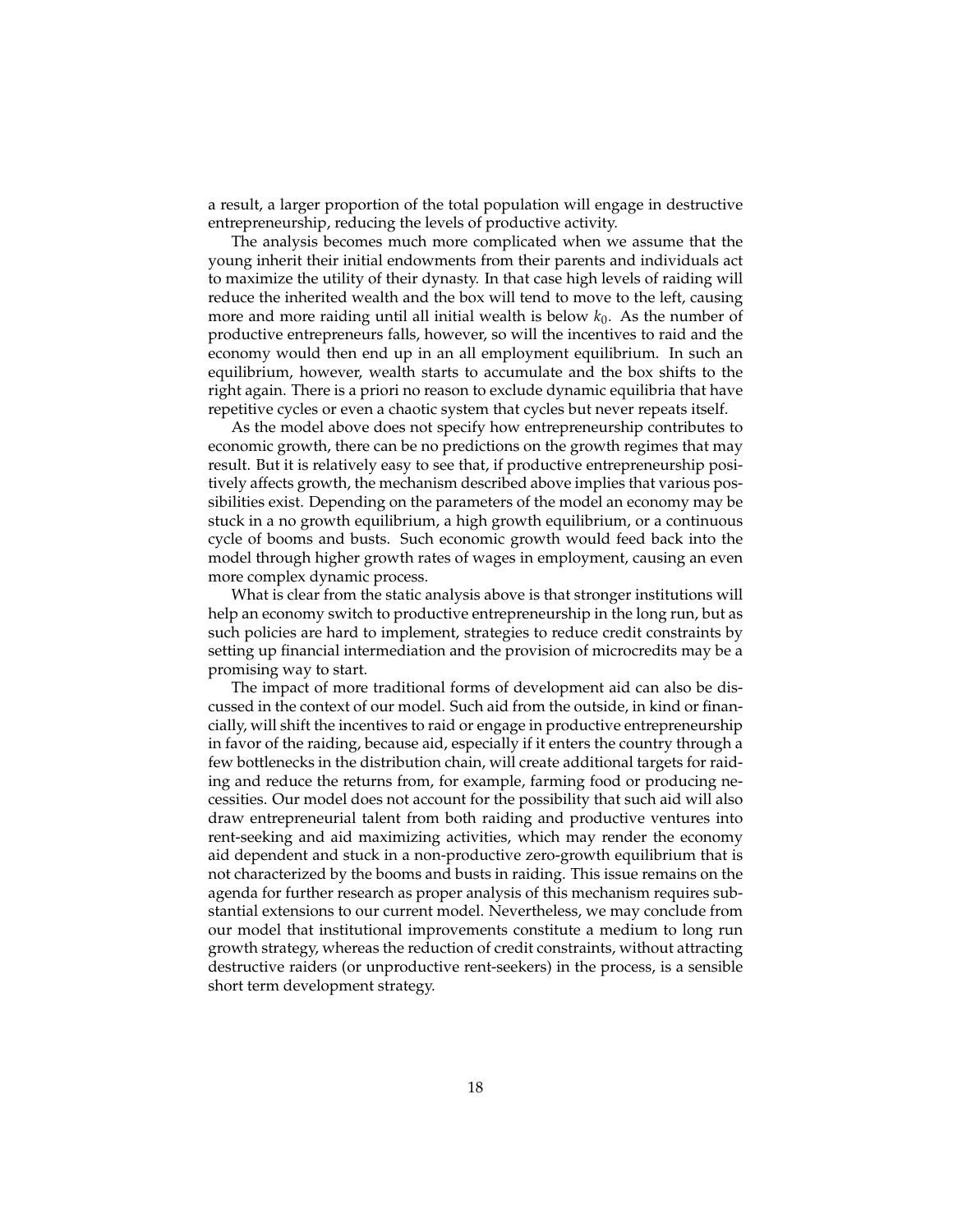### **References**

- Acemoglu, D. (1995). Reward structures and the allocation of talent. *European Economic Review 39*, 17–33.
- Acemoglu, D., S. Johnson, and J. A. Robinson (2001). The colonial origins of comparative development: An empirical investigation. *The American Economic Review 91*(5), 1369–1401.
- Acemoglu, D. and J. Robinson (2008, march). Persistence of power, elites and institutions. *American Economic Review 98*(1), 267–293.
- Aghion, P. and P. Howitt (1998). *Endogenous Growth Theory*. Cambridge, MA: MIT Press.
- Barro, R. and X. Sala-i Martin (2004). *Economic Growth*. Cambridge, MA: MIT Press.
- Bates, R., A. Greif, and S. Singh (2002). Organizing violence. *Journal of Conflict Resolution 46*(5), 599–628.
- Baumol, W. J. (1990). Entrepreneurship: Productive, unproductive, and destructive. *The Journal of Political Economy 98*(5), 893–921.
- Becker, G. (1968). Crime and punishment: An economic approach. *Journal of Political Economy 76*(76), 169–217.
- Cameron, S. (1998). The economics of crime deterrence: A survey of theory and evidence. *Kyklos 41*(41), 301–323.
- Desai, S., Z. Acs, and U. Weitzel (2010). A model of destructive entrepreneurship. *UNU-WIDER Working Paper 2010*(34).
- Ehrlich, I. (1973). Participation in illegitimate activities: A theoretical and empirical investigation. *Journal of Political Economy 81*(LXXXI), 521–565.
- Freeman, R. B. (1999). *The Economics of Crime*, Volume 3C of *Handbooks in Economics 5*, Chapter 52, pp. 3529–3571. Elsevier Science and Technology Books.
- Galor, O. and J. Zeira (1993, january). Income distribution and macroeconomics. *The Review of Economic Studies 60*(1), 35–52.
- Hirshleifer, J. (1987). *The Economic Approach to Conflict*, pp. 335–364. Paragon House Publishers, New York.
- Hirshleifer, J. (1988). The analytics of continuing conflict. *Synthese 76*(76), 201– 233.
- Hirshleifer, J. (1991a). The paradox of power. *Economics and Politics 3*(3), 177– 200.